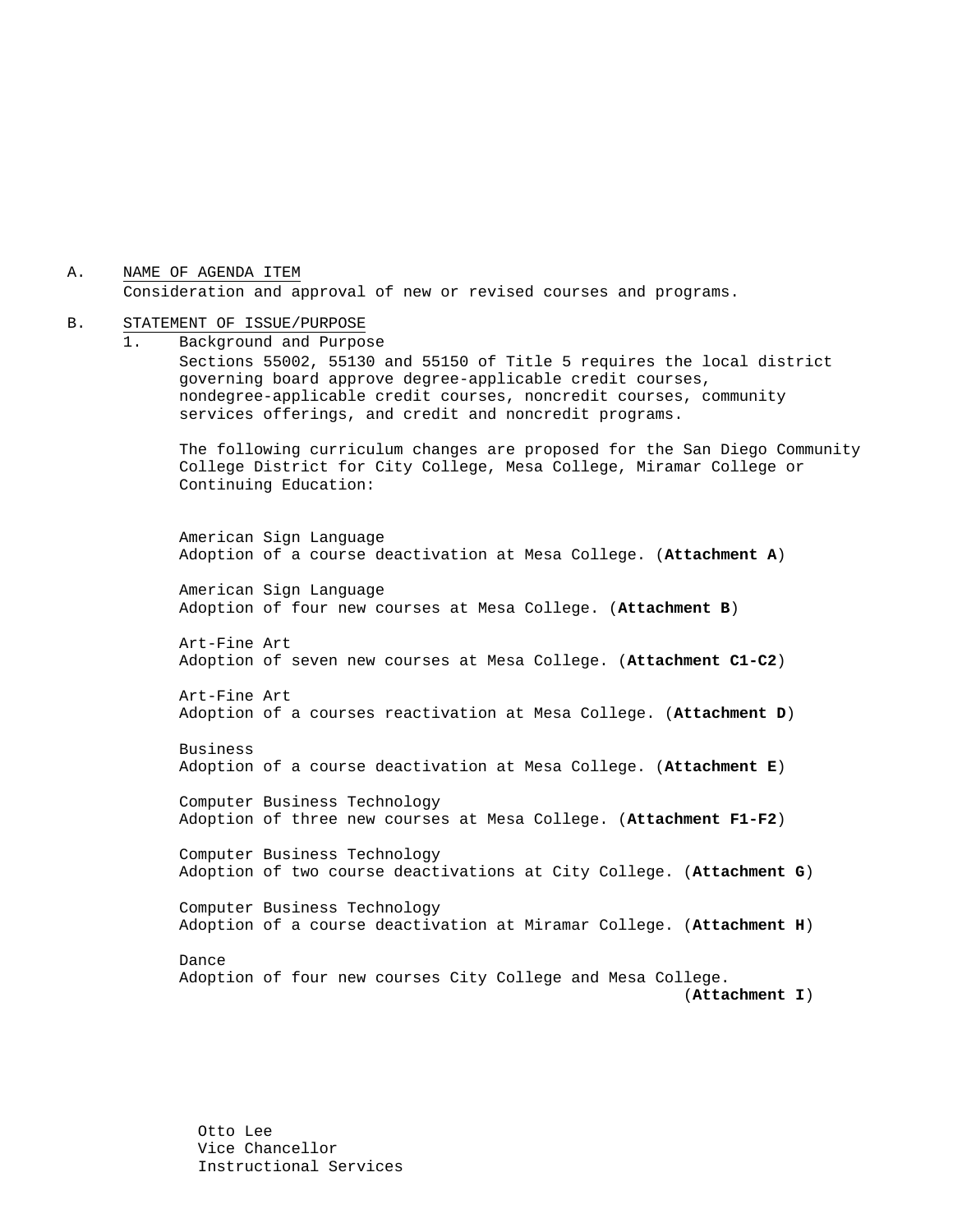Disability Support Programs and Services Adoption of a course deactivation at City College. (**Attachment J**) Fire Protection Technology Adoption of two new courses at Miramar College. (**Attachment K**) Hospitality Adoption of a course deactivation at Mesa College. (**Attachment L**) Mathematics Adoption of a new course at City College and Mesa College. (**Attachment M**) Microsoft Adoption of six course deactivations at Mesa College. (**Attachment N**) Nutrition Adoption of a new course at Mesa College. **(Attachment O)** Photography Adoption of a new course at City College. (**Attachment P**) Travel and Tourism Adoption of four course deactivations at Mesa College. (**Attachment Q**) Art-Fine Art Adoption of a revised program at Mesa College. (**Attachment R**) Computer Business Technology Adoption of a revised program at City College. (**Attachment S1-S3**) Computer Business Technology Adoption of a new program at Mesa College. (**Attachment T**) Consumer Studies Adoption of a new program at Mesa College. **(Attachment U)** Culinary Arts/Culinary Management in Hospitality Adoption of a revised program at Mesa College. (**Attachment V**) Humanities Adoption of a revised program at Miramar College. (**Attachment W**) Military Studies Adoption of a revised program at Miramar College. (**Attachment X**) Selected Studies Adoption of a program deactivation at Mesa College. **(Attachment Y)** Social Sciences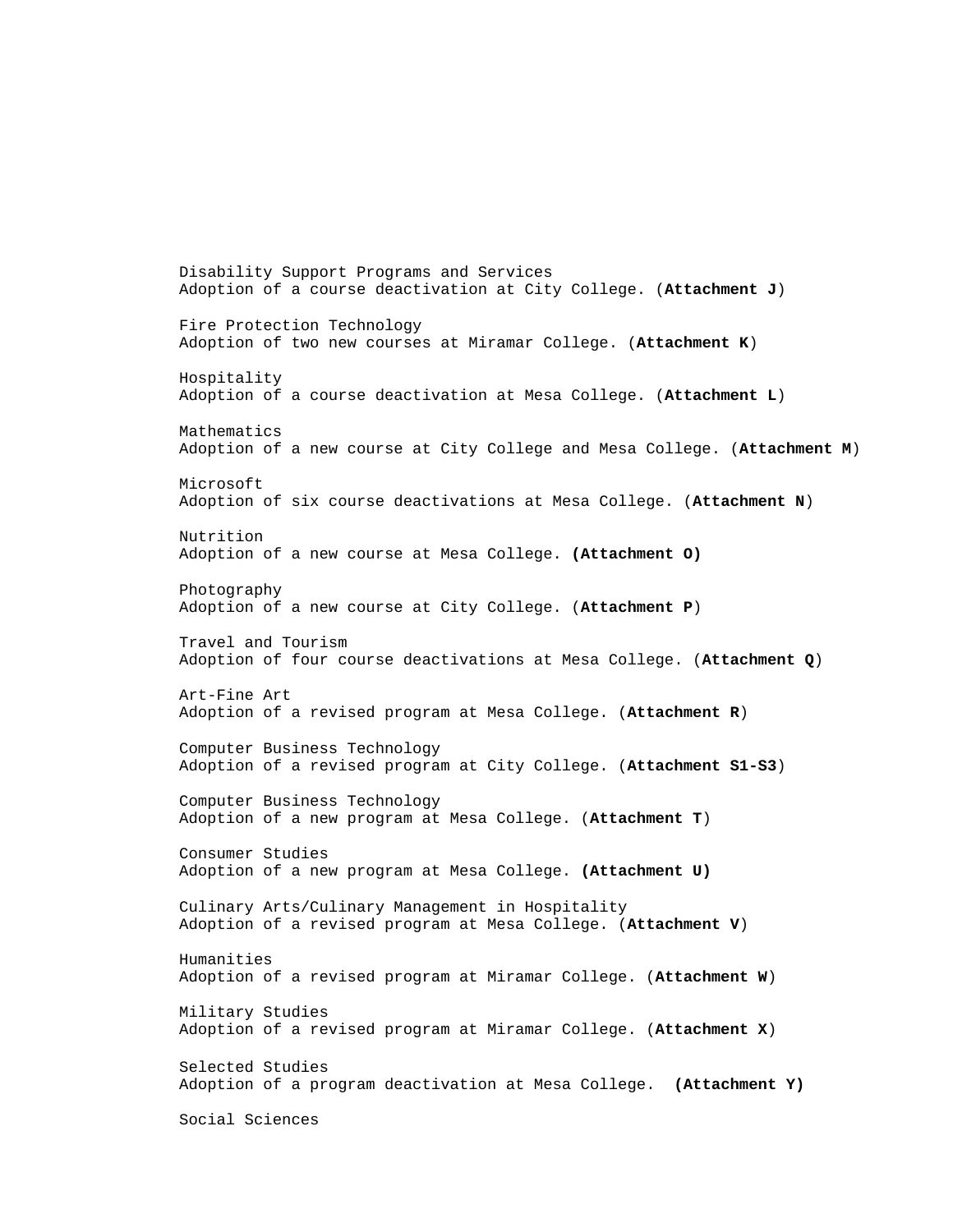Adoption of a revised program at Miramar College. (**Attachment Z**)

#### 2. Cost and Funding

There is no additional cost to the District

#### C. PROPOSAL

The Board of Trustees hereby grants authority to take the action outlined in Part A.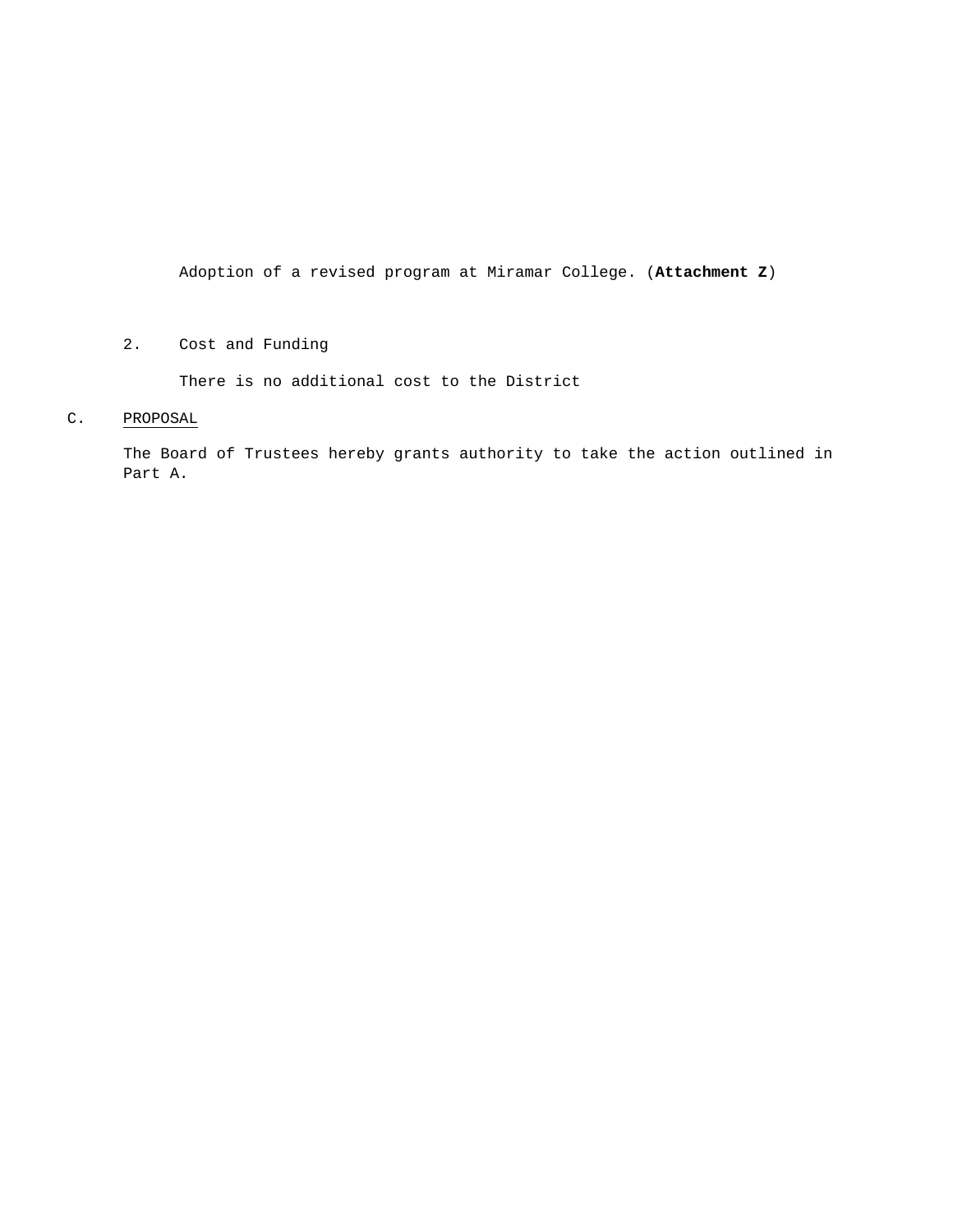Adoption of a course deactivation at Mesa College.

Proposed course deactivation at Mesa College (no longer at any college):

### **107 American Sign Language: Fingerspelling 32 - 36 hours lecture, 2 units Grade Only**

*Prerequisite:* American Sign Language/Interpreting 100 with a grade of 'C' or better, or equivalent. Introduction to the American manual alphabet (Fingerspelling) and its use. Extensive drills and practice in both expressive and receptive use of the language. Associate Degree Credit & transfer to CSU and/or private colleges and universities.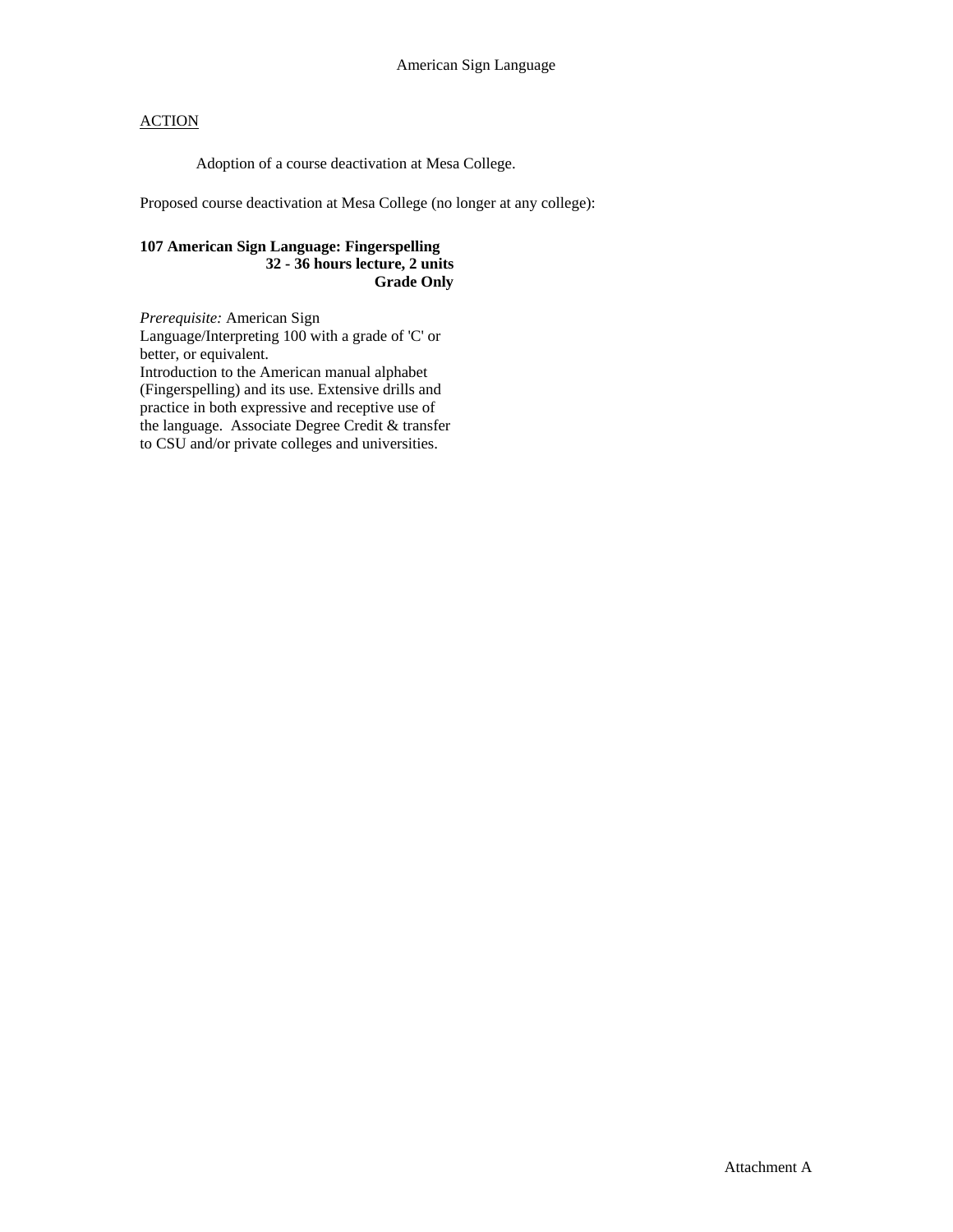Adoption of four new courses at Mesa College.

Proposed new courses at Mesa College:

#### **115L American Sign Language I (Lab) 48 - 54 hours lab, 1 unit Grade Only**

*Corequisite:* American Sign Language/Interpreting 115 *Advisory:* English 48 and English 49, each with a grade of "C" or better, or equivalent, or Assessment Skill Levels R5 and W5. *Limitation on Enrollment:* This course is not open to students with previous credit for American Sign Language/Interpreting 100. This laboratory course provides students with the opportunity to apply their American Sign Language (ASL) skills through an individualized program. Students utilize interactive media to \par express their comprehension of basic ASL sentences and stories as well as their signing skills. Lab activities are designed to provide students the opportunity to practice vocabulary and syntax. The course is designed for students who want to explore the basic language structure of ASL and Deaf Culture. (FT) Associate Degree Credit & transfer to CSU and/or private colleges and universities.

#### **116L American Sign Language II (Lab) 48 - 54 hours lab, 1 unit Grade Only**

*Corequisite:* American Sign Language/Interpreting 116 *Limitation on Enrollment:* This course is not open to students with previous credit for American Sign Language/Interpreting 101. This laboratory course provides students with the opportunity to apply their American Sign Language (ASL) skills through an individualized program. Students utilize interactive media to express their comprehension of basic to intermediate ASL sentences and stories as well as to hone their signing skills. Lab activities are designed to provide students the opportunity to practice vocabulary and syntax at the intermediate level. This course is designed for students and/or professionals interested in working and interacting with Deaf people. (FT) Associate Degree Credit & transfer to CSU and/or private colleges and universities.

#### **215L American Sign Language III (Lab) 48 - 54 hours lab, 1 unit Grade Only**

*Corequisite:* American Sign Language/Interpreting 215 This laboratory course provides students with the opportunity to apply their American Sign Language (ASL) skills through an individualized program. Students utilize interactive media to express their comprehension of intermediate to advanced ASL sentences and narratives as well as to hone their signing skills. Lab activities are designed to provide students the opportunity to practice vocabulary and syntax at the intermediate to advanced level. This course is designed for students and/or professionals interested in working and interacting with Deaf people. (FT) Associate Degree Credit & transfer to CSU and/or private colleges and universities.

#### **216L American Sign Language IV (Lab) 48 - 54 hours lab, 1 unit Grade Only**

*Corequisite:* American Sign Language/Interpreting 216 This laboratory course provides students with the opportunity to apply their American Sign Language (ASL) skills through an individualized program. Students utilize interactive media to express their comprehension of advanced ASL sentences and narratives as well as to hone their signing skills. Lab activities are designed to provide students the opportunity to practice vocabulary and syntax at the advanced level. This course is designed for students and/or professionals interested in working and interacting with Deaf people. (FT) Associate Degree Credit & transfer to CSU and/or private colleges and universities.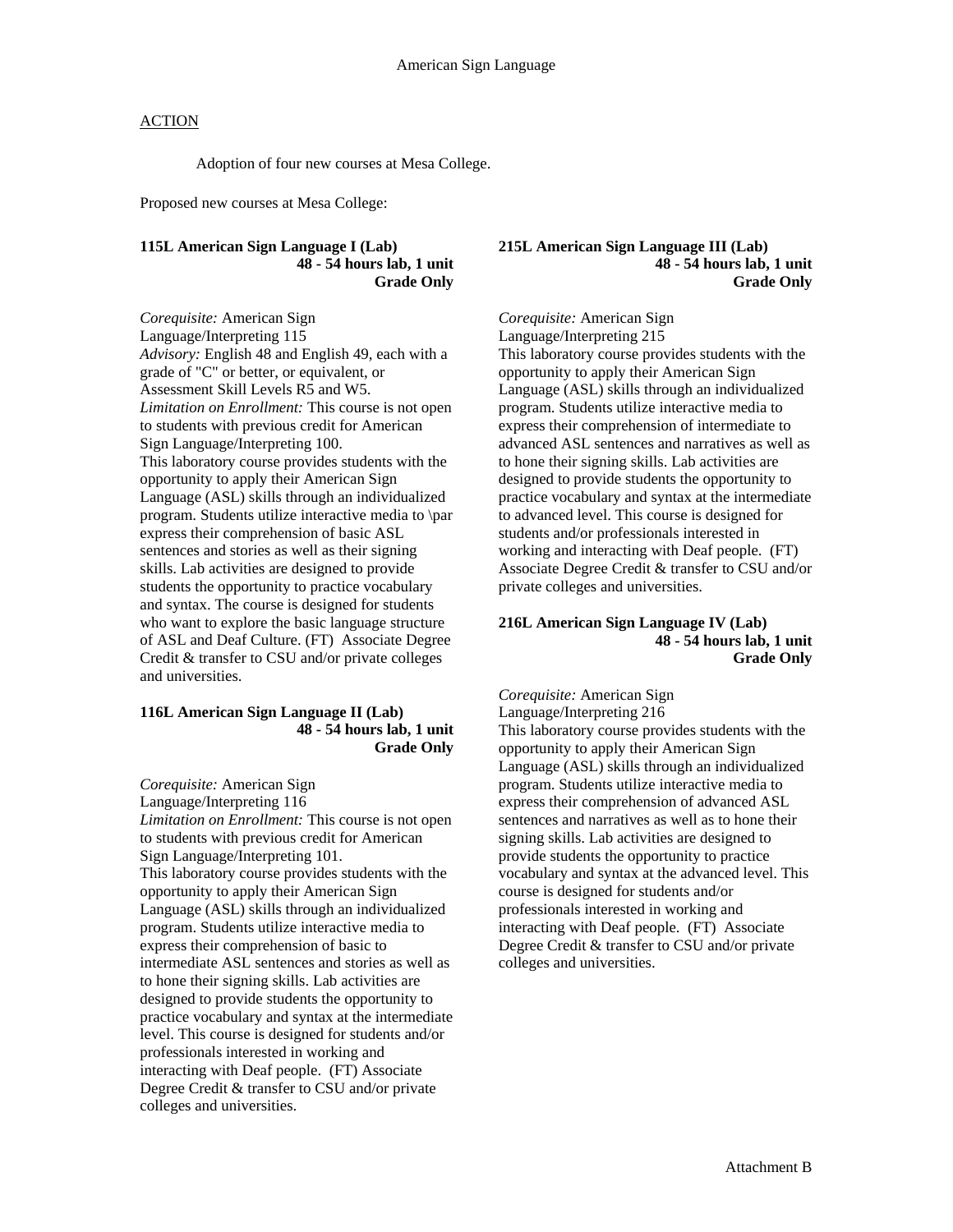Adoption of seven new courses at Mesa College.

Proposed courses at Mesa College:

#### **194 Critical Photography 48 - 54 hours lecture, 3 units Grade Only**

*Advisory:* English 101 with a grade of "C" or better, or equivalent, or Assessment Skill Levels R6 and W6. Art-Fine Art 190A with a grade of "C" or better, or equivalent.

This course examines principles of art criticism and uses the critical process in conceptualizing and producing photographic images. It explores photographic theory and its application to interpreting and evaluating photographic media. Aesthetic and ethical concerns are presented using historical references and perspectives that allow students to place their own work within the context of contemporary critical issues/concerns. The course examines traditional schools of image making and contemporary thinking and practice as a means to broaden the student's ability in composition, presentation and use of light. This course is designed for photographic art majors and all art students interested in honing their art criticism and studio skills. (FT) Associate Degree Credit & transfer to CSU and/or private colleges and universities.

#### **280A 2-Dimensional Art Studio Lab 48 - 54 hours lab, 1 unit Credit/No Credit Only**

*Corequisite:* Art-Fine Art 150A, 152, 155A, 155B, 165A, 165B, 165C, 165D, 198A, 198B, 198C, 210A, 210B or 210C. This course is a supervised studio laboratory in 2 dimensional media. Emphasis is placed on technical refinement of personal drawing and painting skills. This course is designed for fine art majors. This course may be taken four times for credit. Students must demonstrate increased proficiency with each repetition. Associate Degree Credit & transfer to CSU and/or private colleges and universities.

#### **280B 3-Dimensional Studio Lab 48 - 54 hours lab, 1 unit Credit/No Credit Only**

*Corequisite:* Art-Fine Art 151, 175A, 175B, 175C, 220A, 220B or 220C. This course is a supervised studio laboratory in 3 dimensional media. Emphasis is placed on technical refinement of fabrication skills specific to the various media explorations presented in the accompanying courses. This course is designed for fine art majors. This course may be taken four times for credit. Students must demonstrate increased proficiency with each repetition. Associate Degree Credit & transfer to CSU and/or private colleges and universities.

#### **280C Ceramics Studio Lab 48 - 54 hours lab, 1 unit Credit/No Credit Only**

*Corequisite:* Art-Fine Art 195A, 195B, 197A or 197B.

This course is a supervised studio laboratory in ceramics. Emphasis is placed on technical refinement of personal ceramic skills. This course is designed for fine arts majors. This course may be taken four times for credit. Students must demonstrate increased proficiency with each repetition. Associate Degree Credit & transfer to CSU and/or private colleges and universities.

#### **280D Digital Art Studio**

#### **48 - 54 hours lab, 1 unit Credit/No Credit Only**

*Corequisite:* Art-Fine Art 150B, 231, 232 or 233. This is a supervised studio laboratory in digital art and graphic design. Emphasis is placed on the technical refinement of digital imaging skills. This course is designed for fine art majors. This course may be taken four times for credit. Students must demonstrate increased proficiency with each repetition. Associate Degree Credit & transfer to CSU and/or private colleges and universities.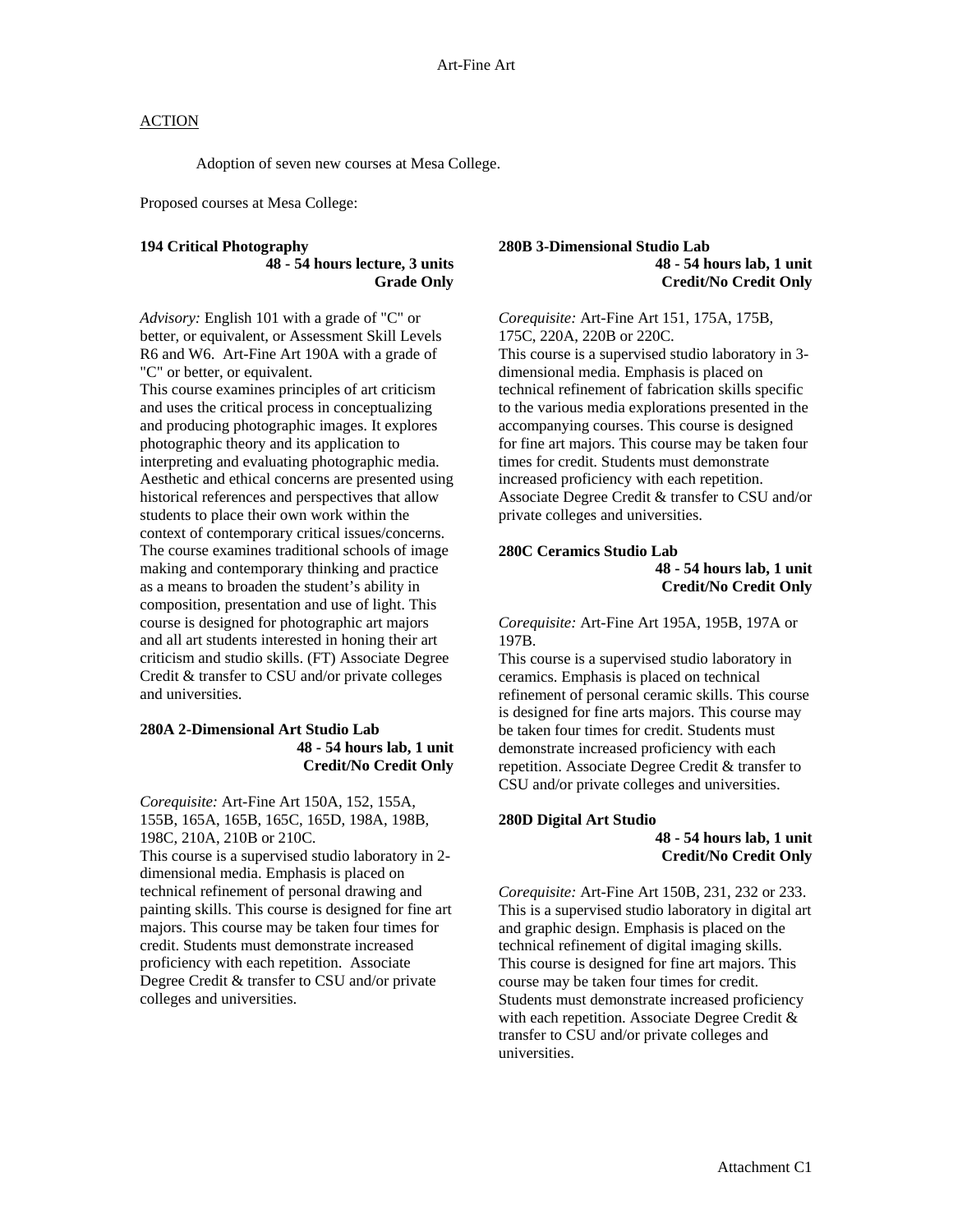#### **280E Museum Studies Lab 48 - 54 hours lab, 1 unit Credit/No Credit Only**

*Corequisite:* Art-Fine Art 161A, 161B or 163. This course is a supervised studio laboratory in digital support for Museum Studies. Emphasis is placed on the exploration and refinement of technical skills specific to the creation of digital documents that support museum and art exhibits. This course is designed for fine art majors. This course may be taken four times for credit. Students must demonstrate increased proficiency with each repetition. Associate Degree Credit & transfer to CSU and/or private colleges and universities.

#### **280F Photography Studio Lab 48 - 54 hours lab, 1 unit Credit/No Credit Only**

*Corequisite:* Art-Fine Art 190A

This course is a supervised studio laboratory for students concurrently enrolled in Art Department Photography classes. Emphasis is placed on the refinement of students' photographic and visual development in film processing, printing, studio work and print finishing. This course is designed for fine art majors. This course may be taken four times for credit. Students must demonstrate increased proficiency with each repetition. Associate Degree Credit & transfer to CSU and/or private colleges and universities.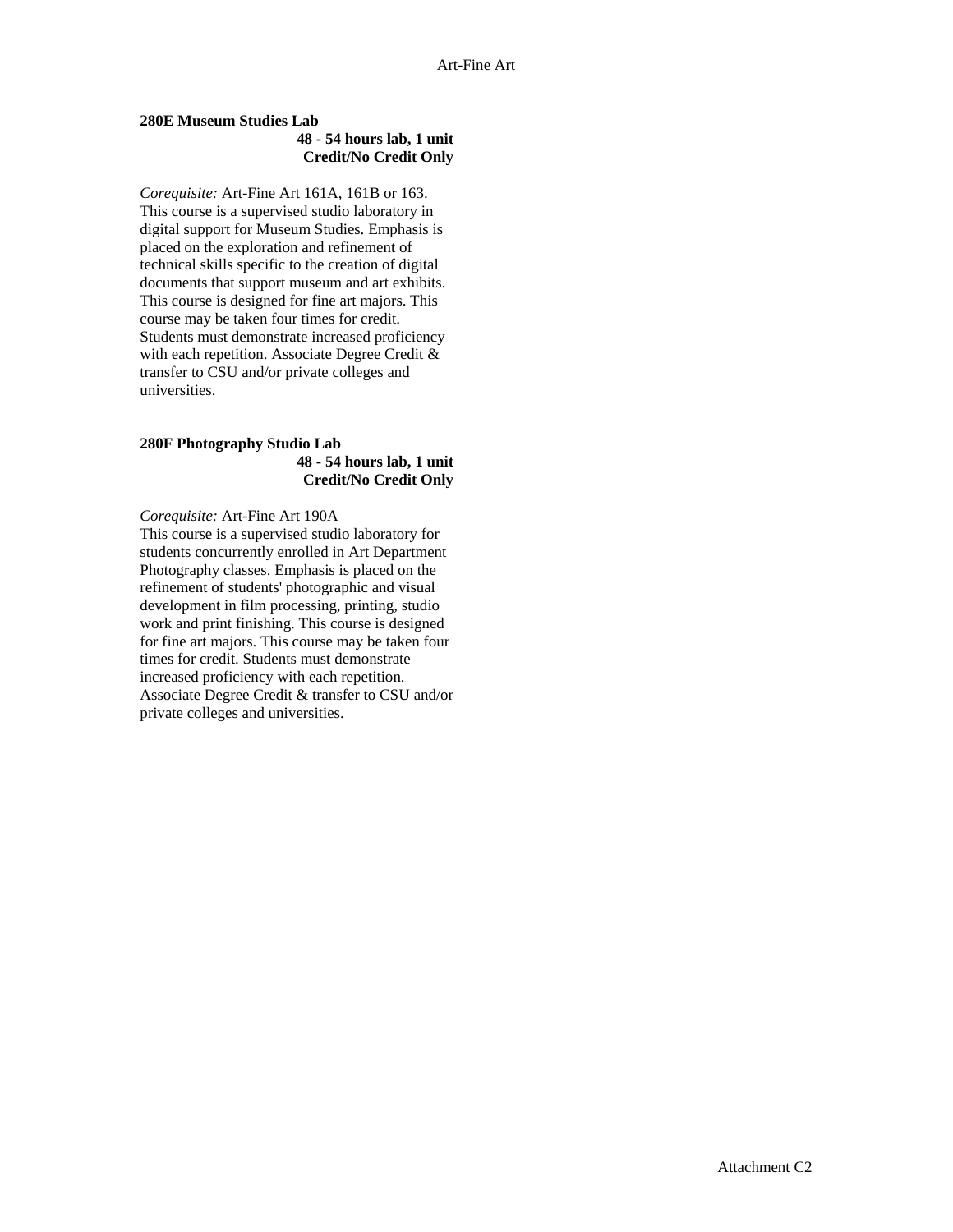Adoption of a course reactivation at Mesa College.

Proposed course reactivation at Mesa College:

#### **191 Cultural Influences on Photography 48 - 54 hours lecture, 3 units Grade Only**

*Advisory:* English 101 with a grade of "C" or better, or equivalent, or Assessment Skill Levels R6 and W6. Art-Fine Art 190 with a grade of "C" or better, or equivalent. This course is a study of the emergence of photographic traditions within the context of the social, political, economic and scientific forces that have influenced particular genres in the medium. Emphasis is placed on the interrelation of photography and art and focuses on the evolution of major historical types and schools of image making and their relationship to prevailing cultural concerns. This interpretive analysis of significant developments in photography is structured as a balance of lectures, slide presentations and discussion. The course is designed for photographic art majors and all art students interested in improving their ability to understand and discuss photography's unique historical, material and narrative potential. (FT) Associate Degree Credit & transfer to CSU and/or private colleges and universities.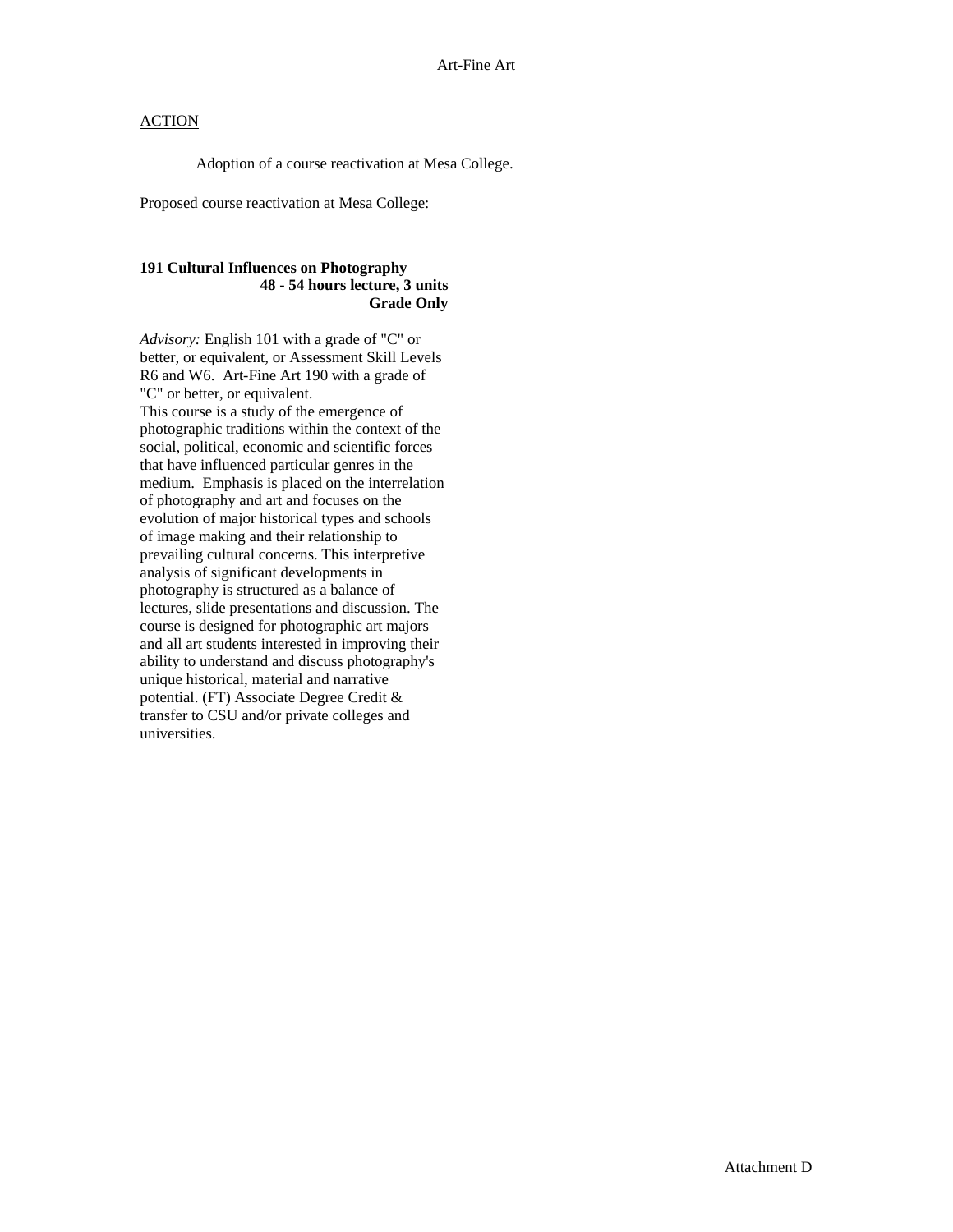Adoption of a course deactivation at Mesa College.

Proposed course deactivation at Mesa College:

#### **143 International Business Law 48 - 54 hours lecture, 3 units Grade Only**

*Advisory:* English 51 and English 56, each with a grade of "C" or better, or equivalent, or Assessment Skill Levels W5 and R5. This course is a survey of the legal environment of international business and is intended for individuals interested in applying principles of international business law or preparing for careers or further education in international business. Topics include international sales, credits, and commercial transactions; international and U.S. trade law; and regulations of the international marketplace. (FT) Associate Degree Credit & transfer to CSU and/or private colleges and universities.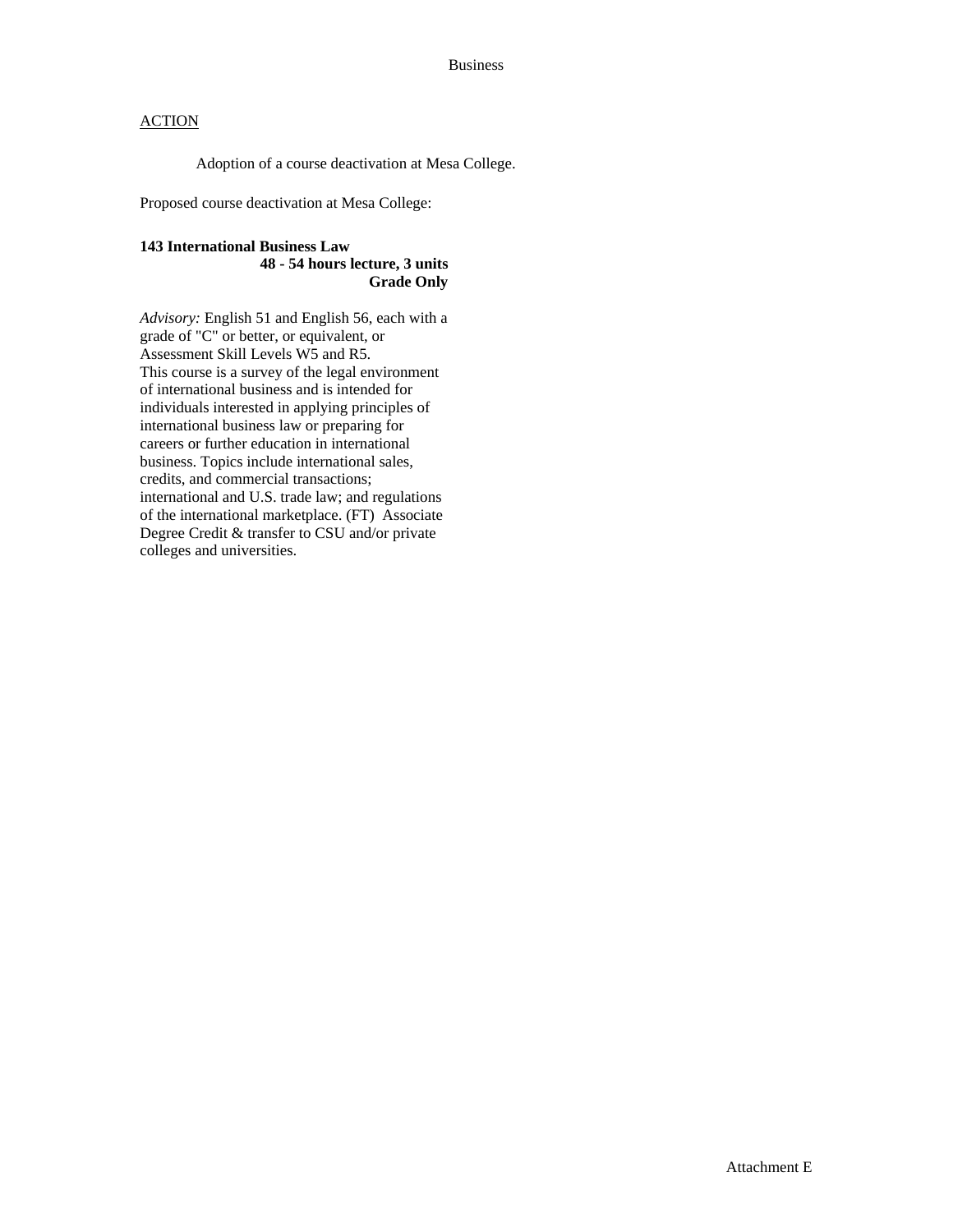Adoption of three new courses at Mesa College.

Proposed courses at Mesa College:

## **168 Cascading Style Sheets (CSS) for Web Design**

#### **40 - 45 hours lecture, 24 - 27 hours lab, 3 units Letter Grade or Credit/No Credit Option**

*Advisory:* English 48 and English 49, each with a grade of "C" or better, or equivalent, or Assessment Skill Levels R5 and W5. Computer Business Technology 101, 114, 161 and (162 or 165), each with a grade of "C" or better, or equivalent. Multimedia 101 and 127, each with a grade of "C" or better, or equivalent. This course is a hands-on study of Cascading Style Sheets (CSS) in creating Web standardscompliant sites. Emphasis is placed on the use of CSS to format and position elements in Extensible Hypertext Markup Language (XHTML) and applying best practices. Students apply CSS concepts and rules of specificity to achieve the design goals of a published Web site by hand coding and using an HTML editor, such as Dreamweaver. This course is designed for students studying web design and professionals updating their skills. This course may be repeated four times to update skills as CSS and Web technologies change. (FT) Associate Degree Credit & transfer to CSU and/or private colleges and universities.

#### **169 Website Customization Using Open Source Interactive Tools 40 - 45 hours lecture, 24 - 27 hours lab, 3 units Letter Grade or Credit/No Credit Option**

*Advisory:* English 48 and English 49, each with a grade of "C" or better, or equivalent, or Assessment Skill Levels R5 and W5. Computer Business Technology 101, 114, 161, and (162 or 165), each with a grade of "C" or better, or equivalent. Multimedia 101 and 127, each with a grade of "C" or better, or equivalent. This course is a hands-on study of website customization using open source tools. Emphasis is placed on creating and maintaining blogs and content management system (CMS). Students create and manage email and listservs, and manage tools and features available through a web hosting provider. This course is intended for students studying web design and professionals updating their skills. This course may be repeated three times to update skills as technologies change. (FT) Associate Degree Credit & transfer to CSU and/or private colleges and universities.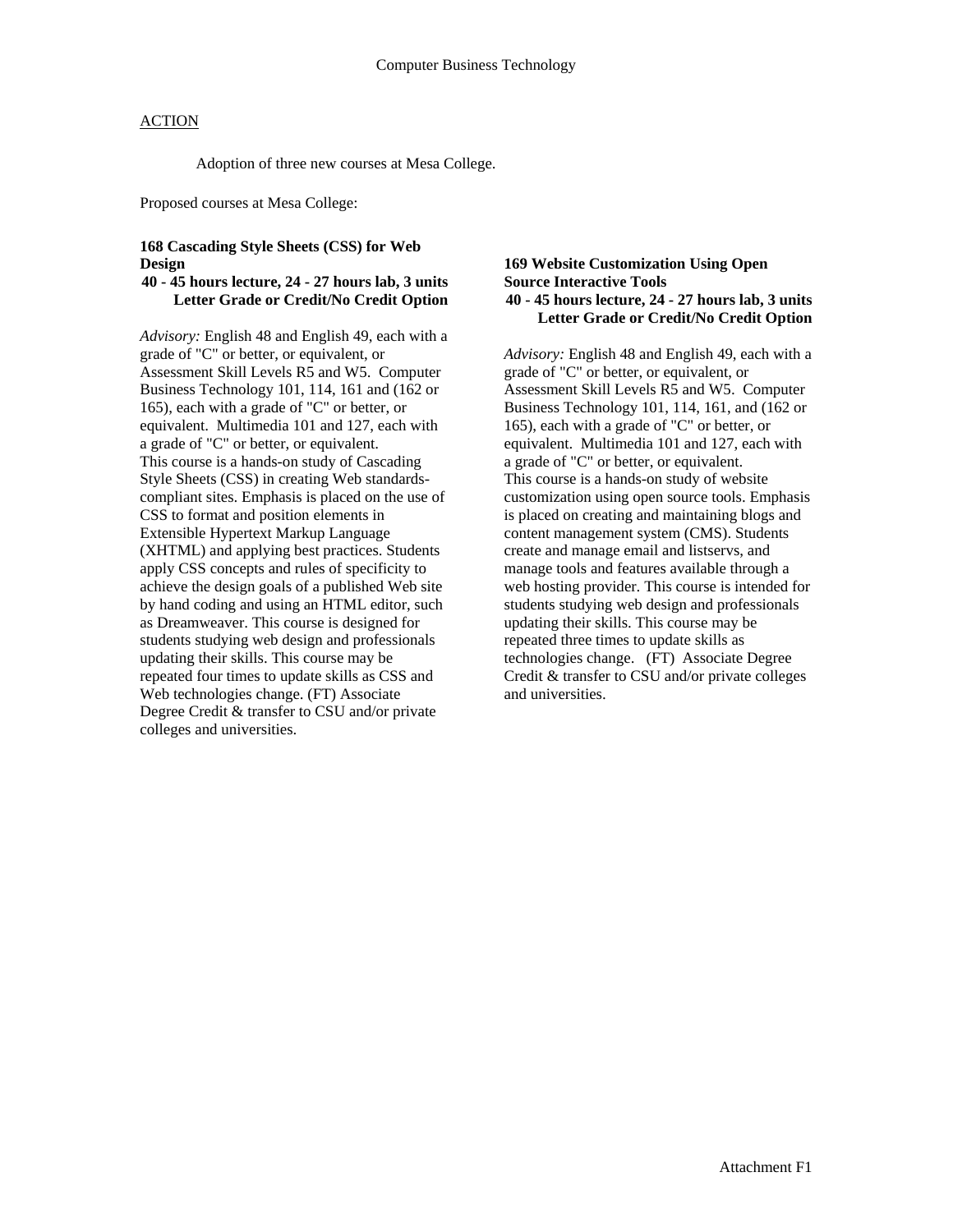### **191 Capstone in Web Design 40 - 45 hours lecture, 24 - 27 hours lab, 3 units Letter Grade or Credit/No Credit Option**

*Advisory:* English 48 and English 49, each with a grade of "C" or better, or equivalent, or Assessment Skill Levels R5 and W5. Computer Business Technology 101 or 102 or 103 and 114, 161, 162, 165, and 169, each with a grade of "C" or better, or equivalent. Multimedia 101 with a grade of "C" or better, or equivalent. In this capstone course, students form teams to design and develop an advanced Website. Emphasis is placed on the processes and methodologies used in industry, including working with the client, creating website content, and optimizating the site to ensure usability, findability and accessibility. This course is designed for students studying web design and professionals updating their skills. This course may be repeated three times to update skills as technologies change. (FT) Associate Degree Credit & transfer to CSU and/or private colleges and universities.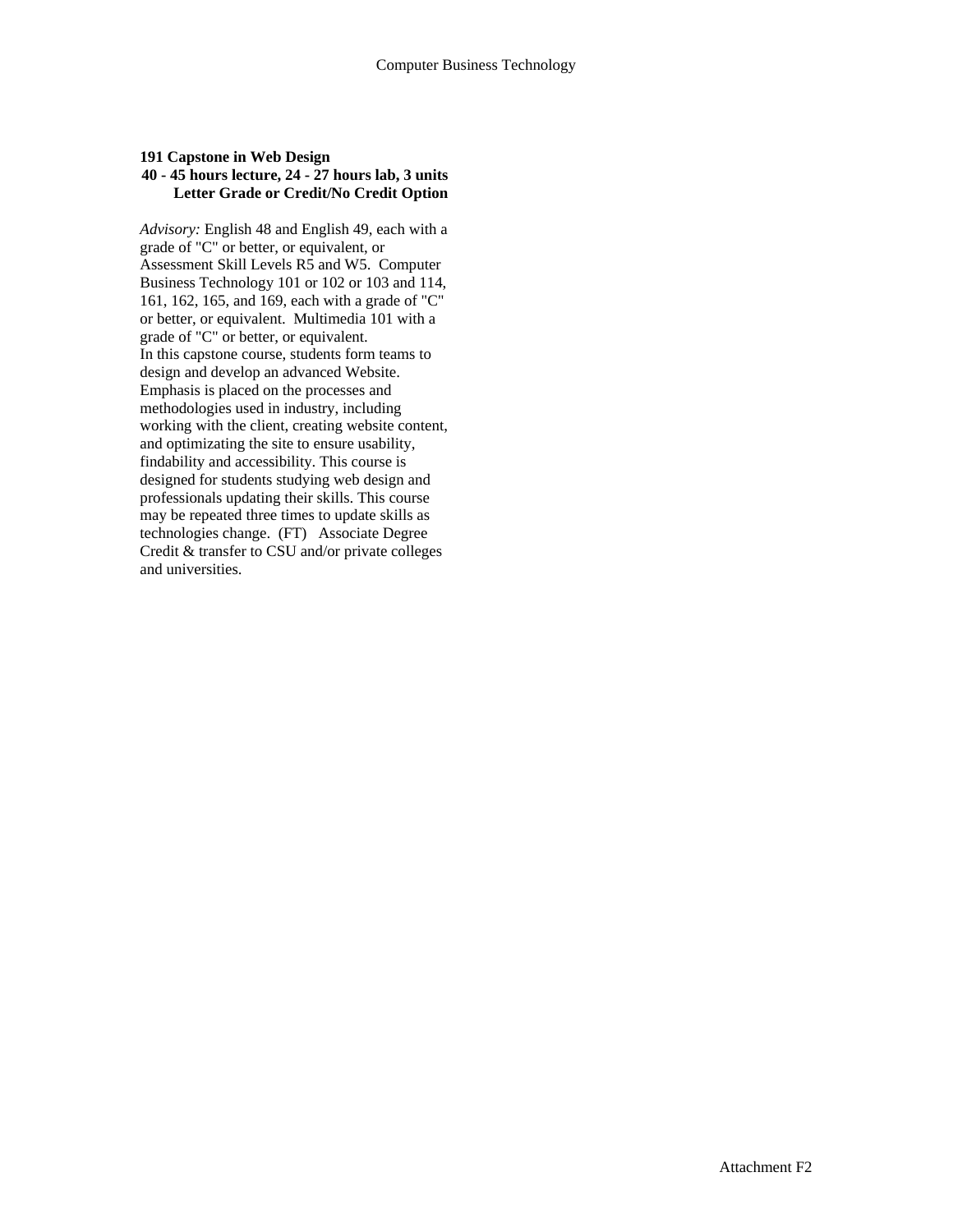Adoption of two course deactivations at City College.

Proposed course deactivations at City College (no longer at any college):

#### **221 Legal Office Procedures I 48 - 54 hours lecture, 3 units Grade Only**

*Advisory:* English 51 and English 56, each with a grade of "C" or better, or equivalent, or Assessment Skill Levels W5 and R5. Computer Business Technology 103 with a grade of "C" or better, or equivalent.

*Limitation on Enrollment:* This course is not open to students with previous credit for Office Information Systems 171.

This course is an introduction and orientation to the law office and procedures according to federal and state legal systems and is designed to prepare students for a position in a law office or law related field. The course includes structure of the courts, practices and procedures of the law, legal terminology, vocabulary building, preparation of court documents, an introduction to legal research, legal calendaring and client contact. This course or sections of this course may be offered through distance education. (FT) Associate Degree Credit & transfer to CSU and/or private colleges and universities.

#### **222 Legal Office Procedures II 48 - 54 hours lecture, 3 units Grade Only**

*Advisory:* English 51 and English 56, each with a grade of "C" or better, or equivalent, or Assessment Skill Levels W5 and R5. Computer Business Technology 221 with a grade of "C" or better, or equivalent. *Limitation on Enrollment:* This course is not open to students with previous credit for Office Information Systems 172. This course is a continuation of Computer Business Technology 221 with emphasis on techniques of completing and handling court documents and legal forms relating to civil procedures in various areas of California law. This course or sections of this course may be offered through distance education. (FT) Associate Degree Credit & transfer to CSU and/or private colleges and universities.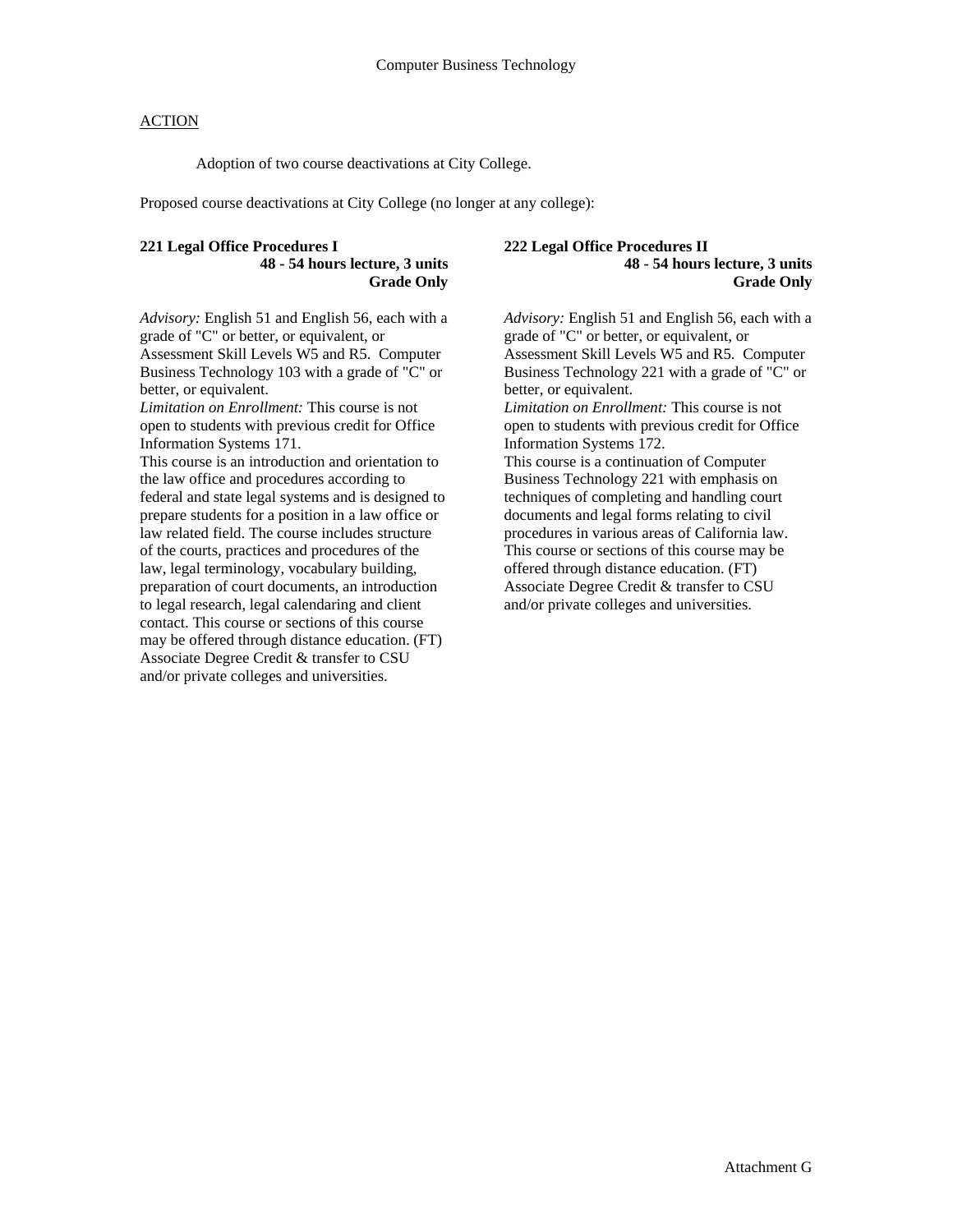Adoption of a course deactivation at Miramar College.

Proposed course deactivation at City College (no longer at any college):

#### **130 Beginning Corel WordPerfect 24 - 27 hours lecture, 24 - 27 hours lab, 2 units Grade Only**

*Advisory:* English 48 and English 49, each with a grade of "C" or better, or equivalent, or Assessment Skill Levels R5 and W5. Computer Business Technology 103 with a grade of "C" or better, or equivalent. *Limitation on Enrollment:* This course is not open to students with previous credit for Computer Business Technology 130A or 130B. This course is an introduction to text editing features in Corel WordPerfect including insert, delete, search and replace, move and copy, headers and footers, pagination, character and document formatting, spell check, and the writing tools. This course, or sections of this course, may be offered through distance education.

(FT) Associate Degree Credit & transfer to CSU and/or private colleges and universities.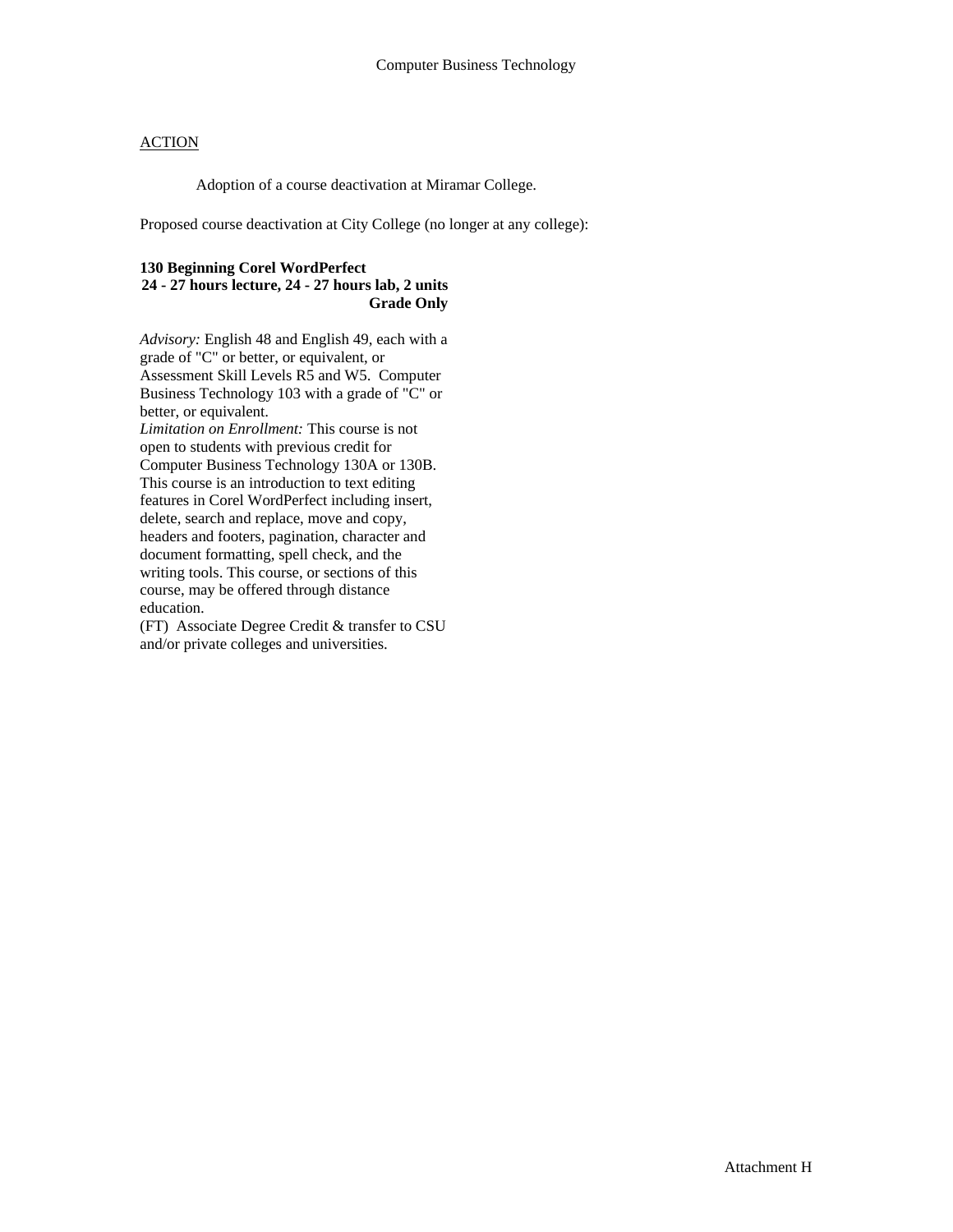Dance

#### **ACTION**

Adoption of four new courses at City College and Mesa College.

Proposed new courses at City College and Mesa College:

# **150 Dance Making: Ballet**

**48 - 54 hours lab, 1 unit Grade Only** 

*Advisory:* Dance 253 with a grade of "C" or better, or equivalent.

This course is a practical exploration of the processes and elements used in the art of dance making in the area of Ballet. Within a workshop format, students work under close faculty supervision to research the historical masterpieces of Ballet and reinterpret them in a contemporary light. Emphasis is placed on concept creation, use of story and movement, improvisation, dance patterns, revision and refinement to develop an original dance in a fixed, repeatable form. This course is designed for dance majors and all students interested in dance and choreography. This course may be repeated three times with new choreography. (FT) Associate Degree Credit & transfer to CSU and/or private colleges and universities.

#### **151 Dance Making: Jazz 48 - 54 hours lab, 1 unit Grade Only**

*Advisory:* Dance 253 with a grade of "C" or better, or equivalent.

This course is a practical exploration of the processes and elements used in the art of dance making in the area of Jazz. Within a workshop format, students work under close faculty supervision to research Jazz, including its African roots, its place in American musical theatre, and the influence of Funk, Hip-Hop and Latin rhythms, in order to create an original piece. Emphasis is placed on concept creation, use of story and movement, improvisation, dance patterns, revision and refinement to develop an original dance in a fixed, repeatable form. This course is designed for dance majors and all students interested in dance and choreography. This course may be repeated three times with new choreography. (FT) Associate Degree Credit & transfer to CSU and/or private colleges and universities.

**152 Dance Making: Modern 48 - 54 hours lab, 1 unit Grade Only** 

*Advisory:* Dance 253 with a grade of "C" or better, or equivalent.

This course is a practical exploration of the processes and elements used in the art of dance making in the area of Modern dance. Within a workshop format students work under close faculty supervision to research the 20th century pioneers of Modern dance and 21st century trends to create an original, emotive Modern dance. Emphasis is placed on concept creation, use of story, emotion and movement, improvisation, dance patterns, revision and refinement to develop an original dance in a fixed, repeatable form. This course is designed for dance majors and all students interested in dance and choreography. This course may be repeated three times with new choreography. (FT) Associate Degree Credit & transfer to CSU and/or private colleges and universities.

#### **153 Dance Making: Dance Theater 48 - 54 hours lab, 1 unit Grade Only**

*Advisory:* Dance 253 with a grade of "C" or better, or equivalent.

This course is a practical exploration of the processes and elements used in the art of dance making in the area of Dance Theatre. Within a workshop format, students work under close faculty supervision to integrate multimedia, text, spoken word and/or film with dance to create an original piece of Dance

Theatre. Emphasis is placed on concept creation, use of story and movement, improvisation, dance patterns, revision and refinement to develop an original dance in a fixed, repeatable form. This course is designed for dance majors and all students interested in dance and choreography. This course may be repeated three times with new choreography. (FT) Associate Degree Credit & transfer to CSU and/or private colleges and universities..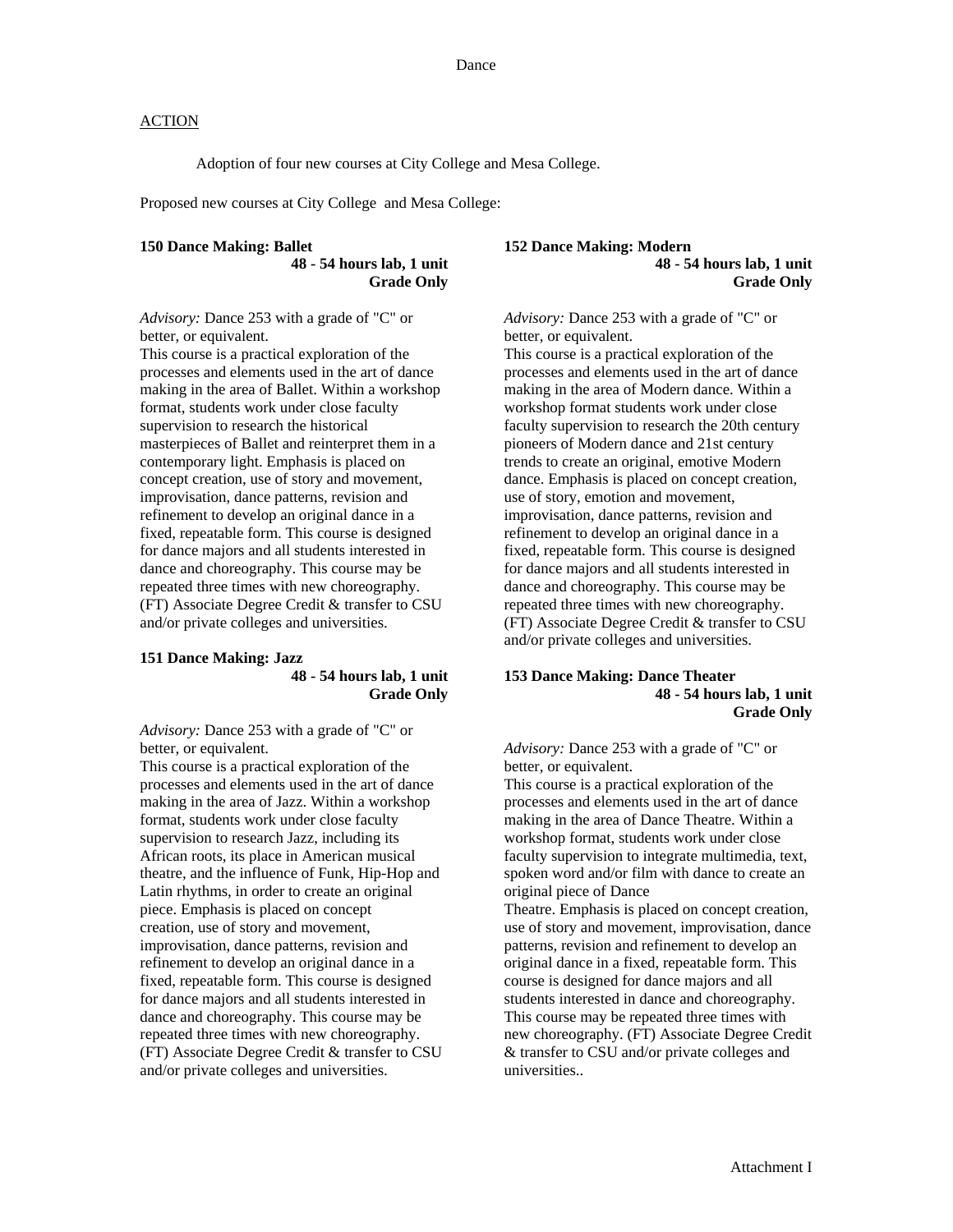Adoption of a course deactivation at City College.

Proposed course deactivation at City College (no longer at any college):

#### **41 Introduction to Applied Study Skills and Strategies**

**8 - 9 hours lecture, 24 - 54 hours lab, .5 - 1.5 units Credit/No Credit Only** 

This course is designed for students who are enrolled in a college course in which they have a verified disability related limitation. It is recommended for students who would benefit from formal assessment and small group instruction in applied study skills and learning strategies. The course provides guided instruction in the application of study skill strategies to a mainstreamed course. The focus of the course is on developing generalized study skills that (1) relate to successful learning in the community college setting and (2) that can be altered through individual effort and instruction. Individually guided practice of study skills is supported in an individual and/or small group setting. This course may be taken for lab credit four times with different content for a maximum of four units. Not applicable to the Associate Degree.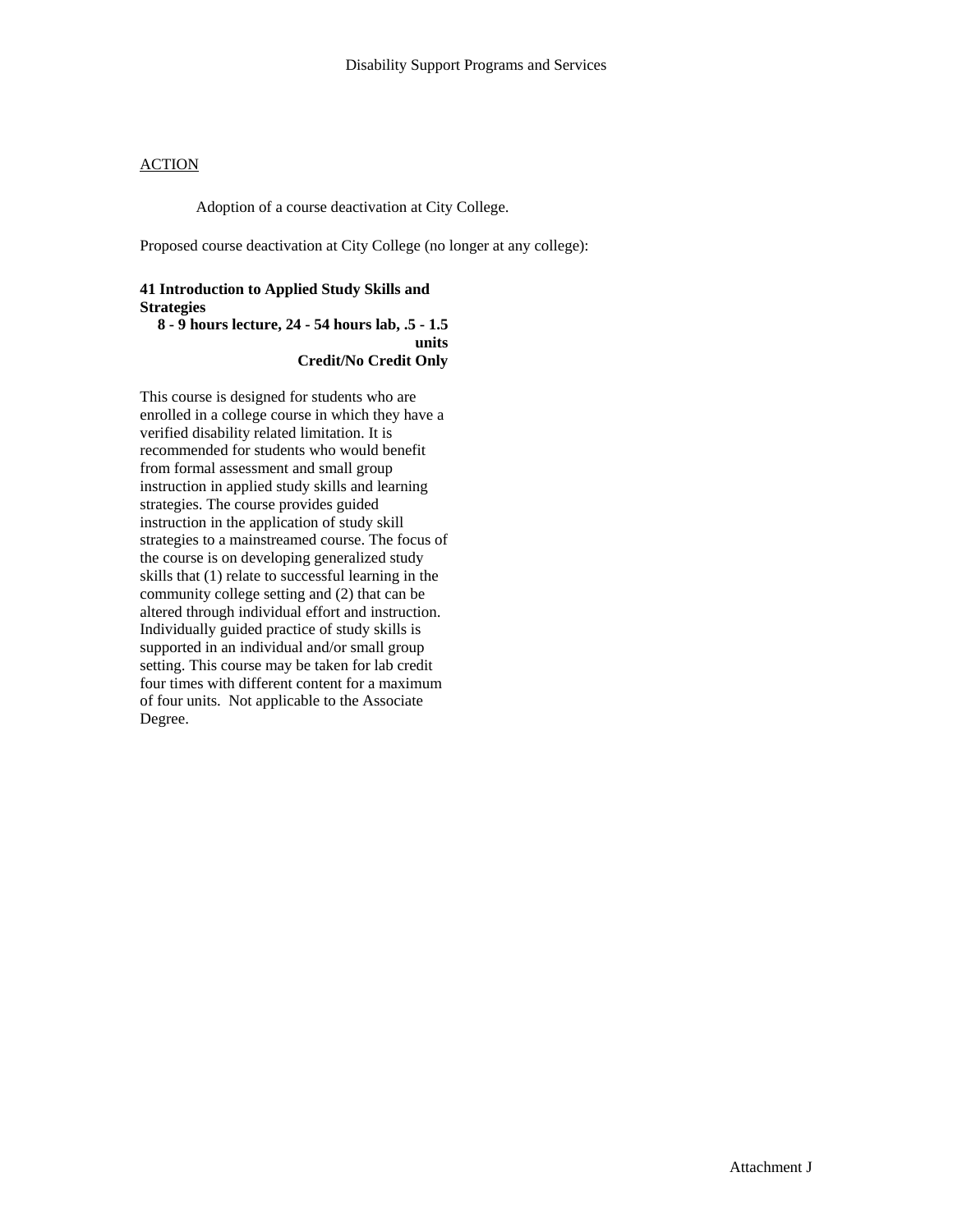Adoption of two new courses at Miramar College.

Proposed new courses at Miramar College:

## **50 Community Emergency Response Team Training**

**32 - 36 hours lecture, 1 unit Letter Grade or Credit/No Credit Option** 

This course provides students with the beginning skills needed to respond to community disasters when emergency services are not immediately available. Topics include disaster preparedness, fire safety, medical operations, light search and rescue, survivor trauma, and terrorist incidents. This course may be repeated as necessary to develop increased skill proficiency. This class is intended for students who would like to prepare for natural and man made disasters. (FT) Associate Degree Credit only and not Transferable.

#### **206C Training Instructor 1C: Instructional Development Techniques 40 hours lecture, 2 units Grade Only**

*Corequisite: Completion of or concurrent enrollment in:* Fire Protection Technology 206B with a grade of "C" or better, or equivalent. This third course in a three-course series provides students the opportunity to develop, receive feedback, and finalize instructional materials as well as deliver two teaching demonstrations. Topics include lesson-plan development, ancillary components, and tests in accordance with the latest concepts in career education. The intent of the class is for students who wish to teach in the CA State Fire Marshal System and work as Training Officers. (FT) Associate Degree Credit & transfer to CSU and/or private colleges and universities.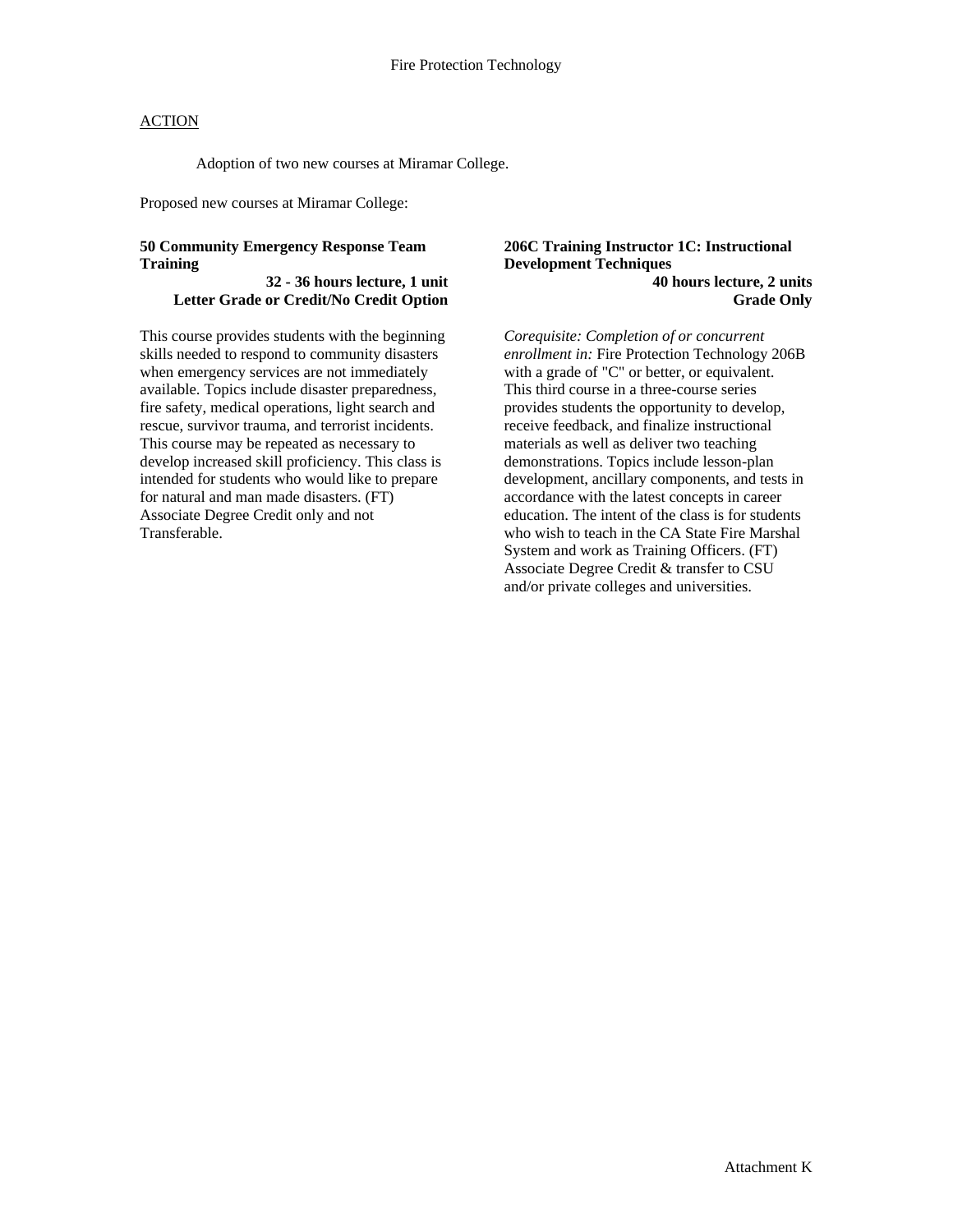Adoption of a courses deactivation at Mesa College.

Proposed course deactivation at Mesa College (no longer at any college):

## **161 Timeshare Management 32 - 36 hours lecture, 2 units**

**Grade Only** 

*Prerequisite:* Hospitality 101 with a grade of "C" or better, or equivalent. *Advisory: Completion of or concurrent enrollment in:* Hospitality 110 with a grade of "C" or better, or equivalent. *Limitation on Enrollment:* This course is not open to students with previous credit for Hotel Management 160. This course offers a study of time-share and vacation ownership, including legislation, legal structures, project budgeting, financing, marketing, and sales and property management. Also highlighted are the importance of hospitality to successful resort condominium operations, the differences between traditional and non-traditional lodging operations, relationship of managers to owners, boards, and guests, unique staffing challenges of resort condominiums, the accounting differences between traditional and non-traditional properties, and balancing the interests of owners and guests. This course is for students interested in hotel, hospitality and tourism. (FT) Associate Degree Credit & transfer to CSU and/or private colleges and universities.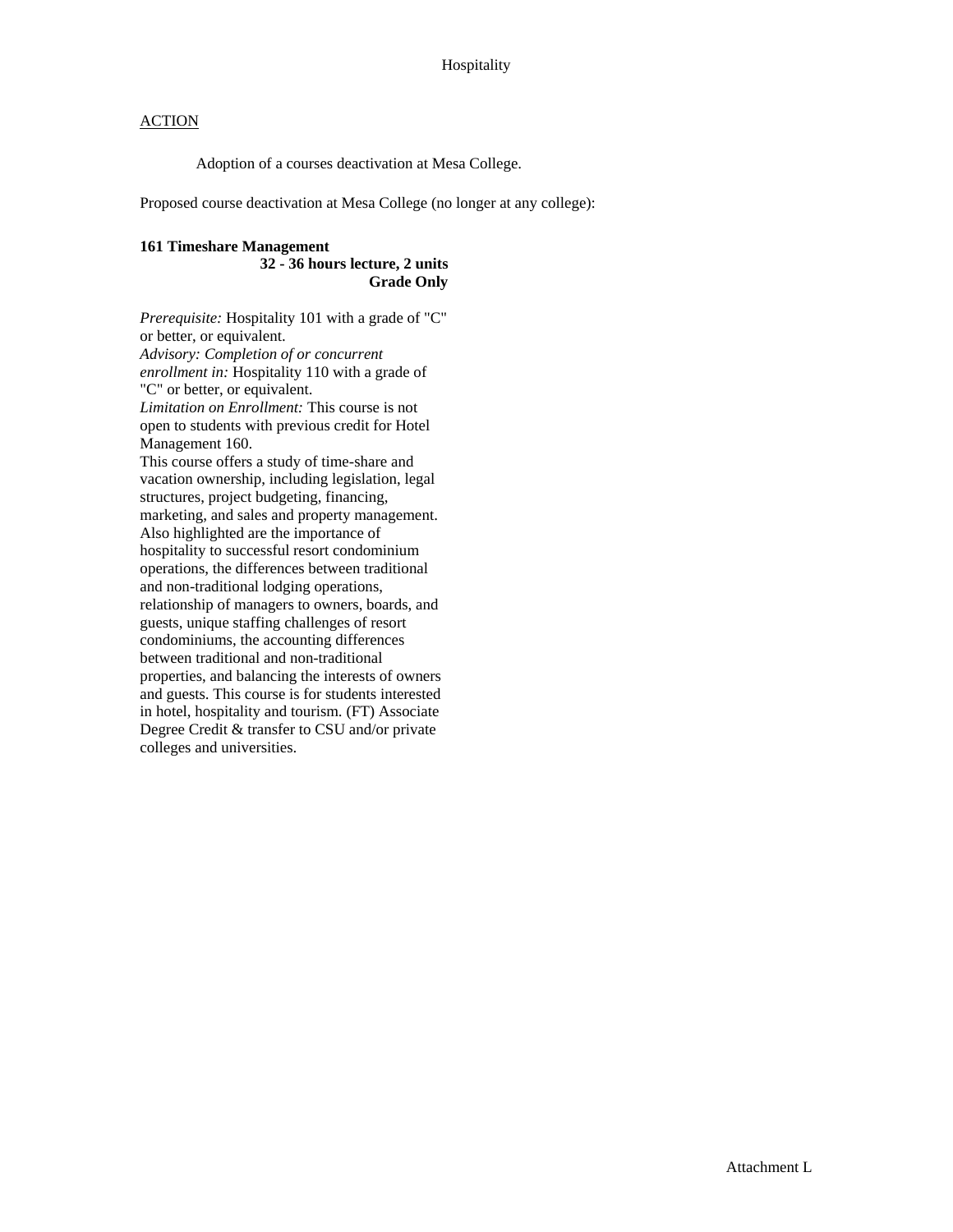Adoption of a new course at Mesa College.

Proposed course at Mesa College:

## **15F College Algebra Refresher 48 - 54 hours lab, 1 unit Credit/No Credit Only**

This course is intended for those students who have completed the math assessment with a level of M50 and need to review their college algebra knowledge prior to taking either calculus sequence. This course will consist of personalized computer assisted instruction to refresh those concepts identified as needed for each student. Students will begin at the level of their original placement and, working at their own pace, may improve their placement. Successful completion of this course may serve as a basis for a petition to challenge College Algebra. Students wishing to challenge Precalculus must also show competence in Trigonometry, which may be done by completing Math 15E. (FT) Not applicable to the Associate Degree.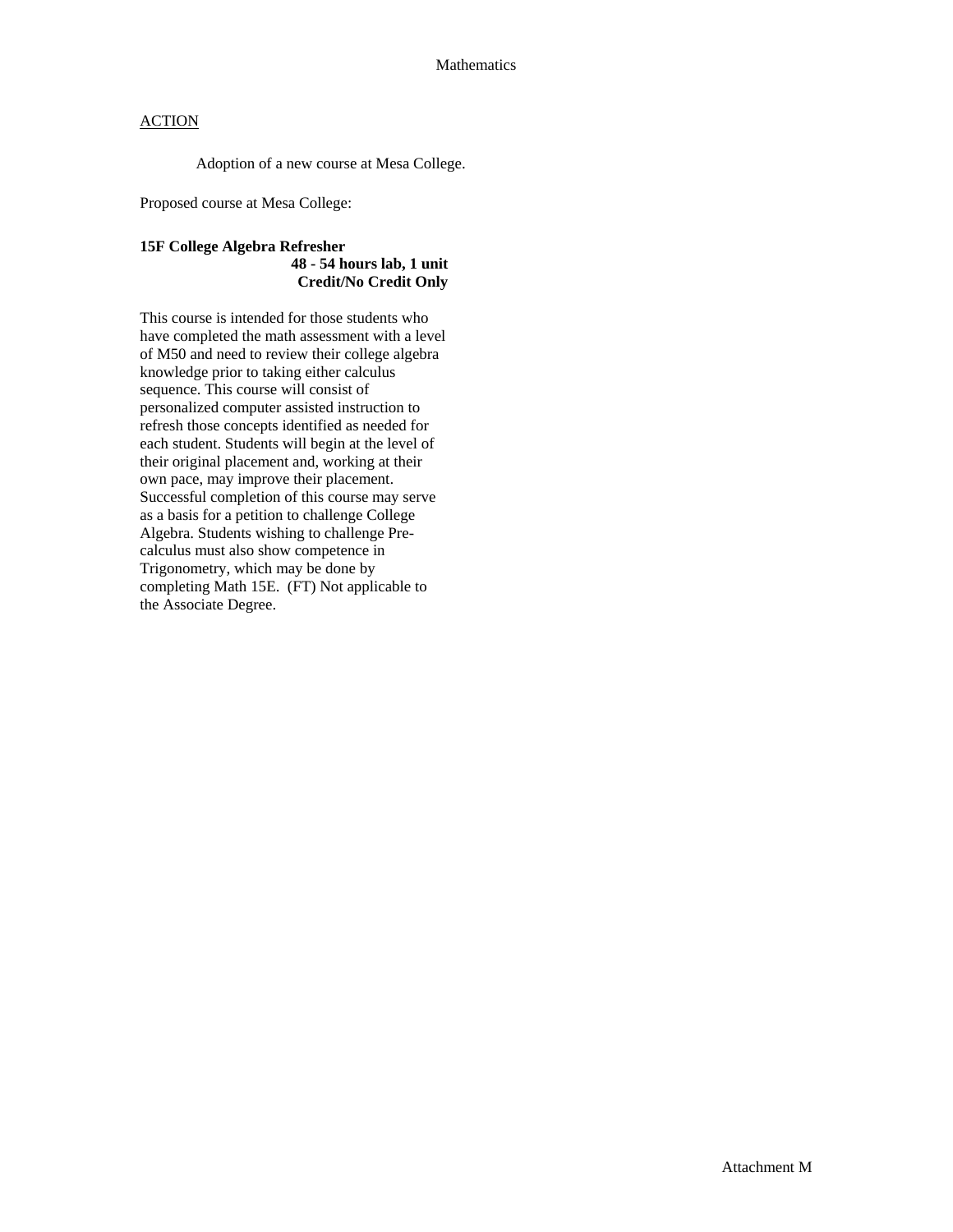Adoption of six courses deactivations at Mesa College.

Proposed course deactivations at Mesa College (no longer at any college):

#### **53 Implementing and Administering a MSFT 2000 Network Infrastructure 24 - 27 hours lecture, 48 - 54 hours lab, 2.5**

**units Grade Only** 

*Prerequisite:* Microsoft 52 with a grade of "C" or better, or equivalent. This course provides students with the knowledge and skills necessary to install, manage, monitor, configure, and troubleshoot DNS, DHCP, Remote Access, Network Protocols, IP Routing, and WINS in a Windows

2000 network infrastructure. This course follows the Microsoft Official Curriculum and is intended to prepare students to take the Microsoft MCSE certification exam 70-216. (FT) Associate Degree Credit only and not Transferable.

#### **54 Implementing and Administering a MSFT Windows 2000 Directory Infrastructure 24 - 27 hours lecture, 48 - 54 hours lab, 2.5 units Grade Only**

*Prerequisite:* Microsoft 52 with a grade of "C" or better, or equivalent.

This course is intended to provide support professionals with the knowledge and skills necessary to install, configure, and troubleshoot the Windows 2000 active directory security solutions. This course follows the Microsoft Official Curriculum and is intended to prepare students to take the Microsoft MCSE certification exam 70-217. (FT) Associate Degree Credit only and not Transferable.

#### **55 Designing a Microsoft Windows 2000 Directory Services Infrastructure 24 - 27 hours lecture, 48 - 54 hours lab, 2.5 units Grade Only**

*Prerequisite:* Microsoft 52 with a grade of "C" or better, or equivalent.

This course offers students the opportunity to gain the knowledge and skills necessary to analyze business requirements and design directory service architecture and design solutions for desktop management. This course follows the Microsoft Official Curriculum and is intended to prepare students to take the Microsoft MCSE certification exam 70-219. (FT) Associate Degree Credit only and not Transferable.

#### **56 Designing a Microsoft Windows 2000 Network Structure 16 - 18 hours lecture, 48 - 54 hours lab, 2 units Grade Only**

*Prerequisite:* Microsoft 55 with a grade of "C" or better, or equivalent.

This course offers students the opportunity to gain the knowledge and skills necessary to analyze the business requirements for a network infrastructure and design a network infrastructure that meets business requirements. This course follows the Microsoft Official Curriculum (MOC) and is intended to prepare students to take the Microsoft MCSE certification exam 70- 221. (FT) Associate Degree Credit only and not Transferable.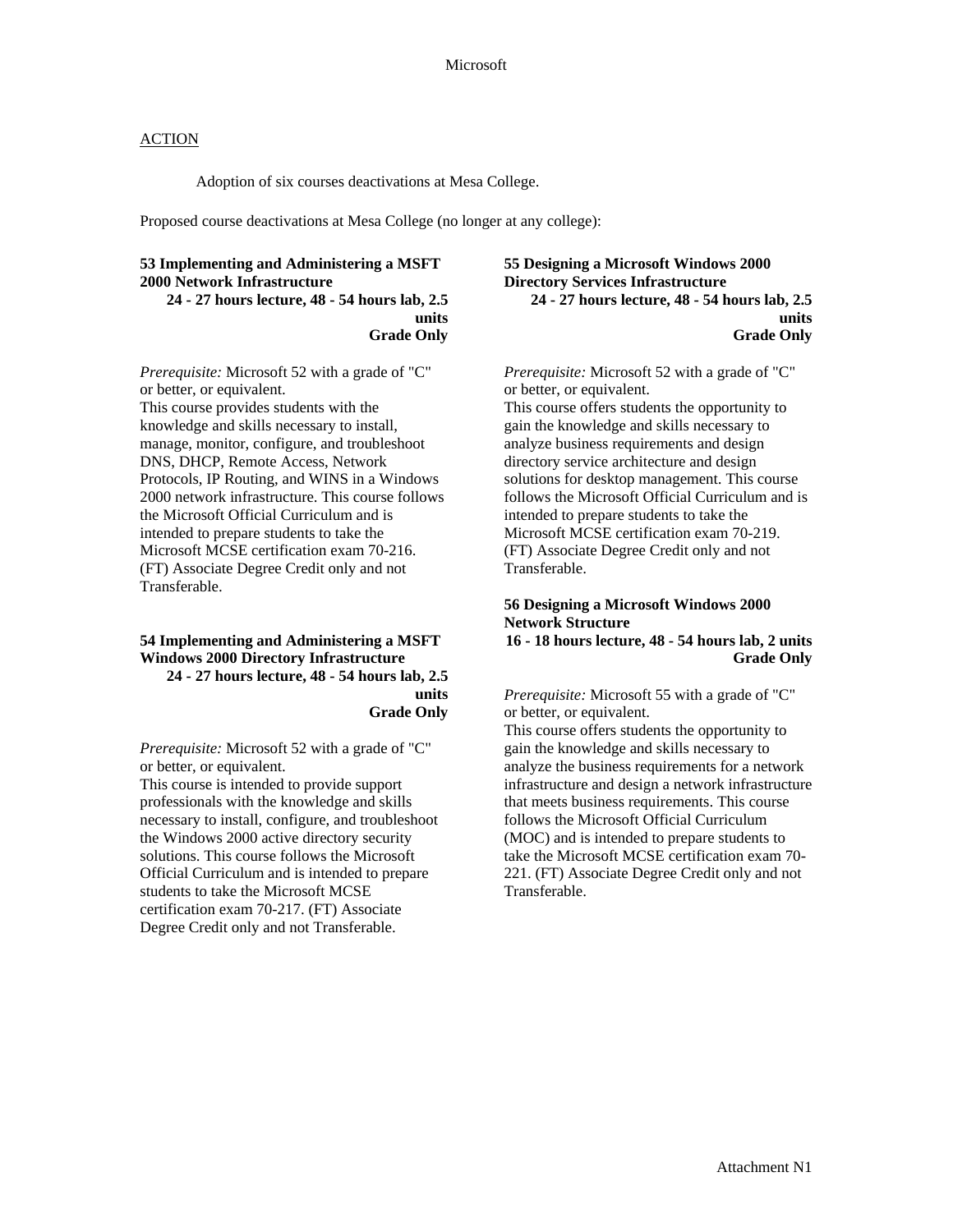#### **57 Designing Security for a Microsoft Windows 2000 Network 24 - 27 hours lecture, 48 - 54 hours lab, 2.5 units Grade Only**

*Prerequisite:* Microsoft 56 with a grade of "C" or better, or equivalent.

This course presents an overview of the knowledge and skills necessary to analyze business requirements for security and to design a security solution that meets business requirements. This course follows the Microsoft Official Curriculum and is intended to prepare students to take the Microsoft MCSE certification exam 70-220. (FT) Associate Degree Credit only and not Transferable.

## **58 Managing a Microsoft Network Environment**

**72 - 81 hours lab, 1.5 units Grade Only** 

This course provides students with the knowledge and skills necessary to install, manage, monitor, configure, and troubleshoot Dynamic Host Configuration (DHCP), Remote Access, and Network Protocols in a Windows network environment. This course follows the Microsoft Official Curriculum (MOC) and is intended to prepare students to take the Microsoft Certified Systems Engineer (MCSE) Certification Exam 70-218 (or current test). This course may be taken three times with new technologies. (FT) Associate Degree Credit only and not Transferable.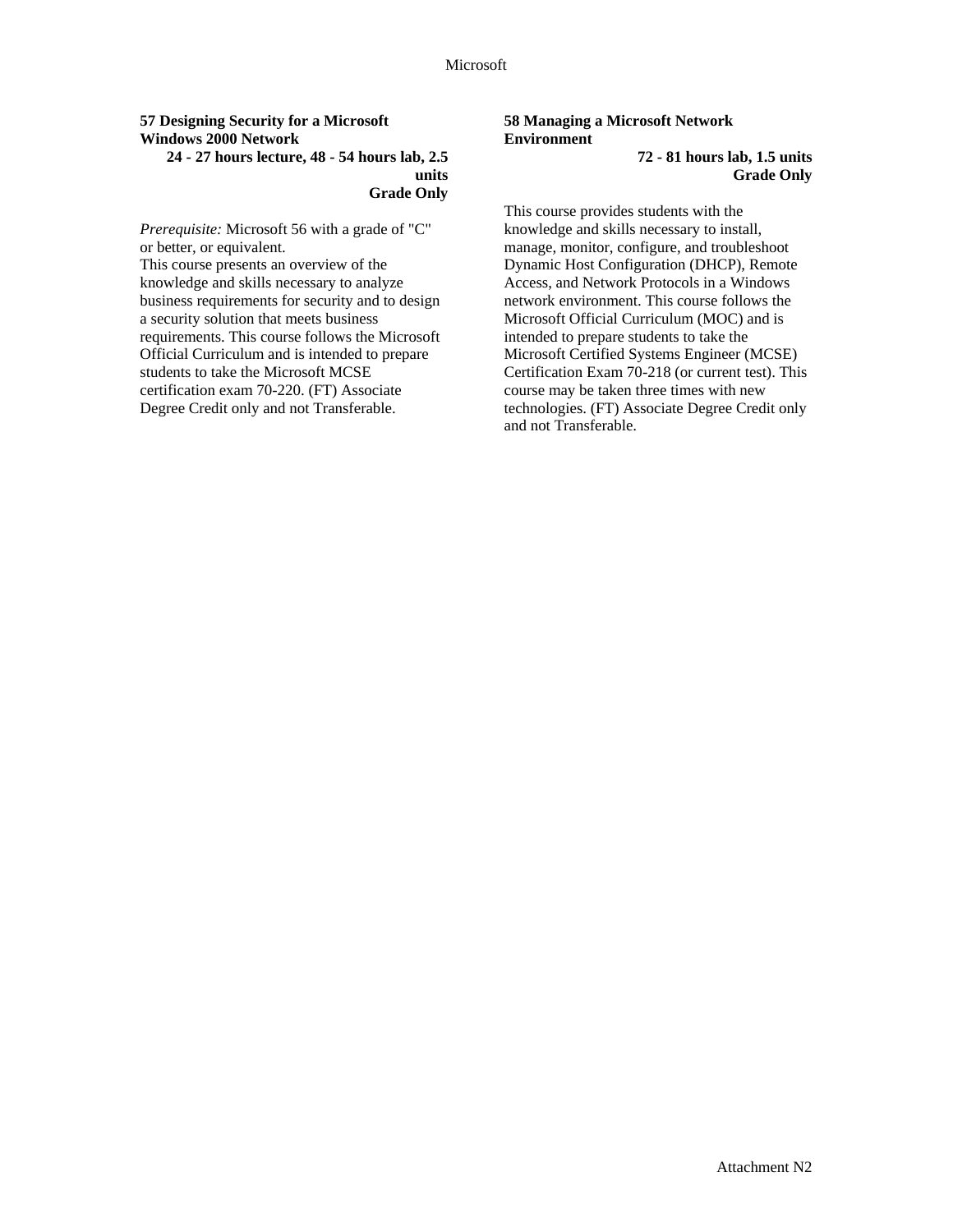Adoption of a new course at Mesa College.

Proposed course at Mesa College:

#### **90 Modified Diets**

#### **16 - 18 hours lecture, 1 unit Grade Only**

*Advisory:* English 48 and English 49 and Mathematics 32, each with a grade of "C" or better, or equivalent, or Assessment Skill Levels R5, W5 and M20. *Prerequisite:* Nutrition 150 with a grade of "C" or better, or equivalent. *Corequisite: Completion of or concurrent enrollment in:* Culinary Arts/Culinary Management 101 and Nutrition 91, each with a grade of "C" or better, or equivalent. *Limitation on Enrollment:* This course is not open to students with previous credit for Nutrition 180 with a grade of "C" or better. This course is the study of the concepts of nutrition as they relate to the functioning of nutrients in the human body. Emphasis is placed on specific nutritional and dietary modifications required for a variety of common medical conditions. This course is designed for the stu dent planning on employment as a dietetic service supervisor. (FT) Associate Degree Credit only and not Transferable.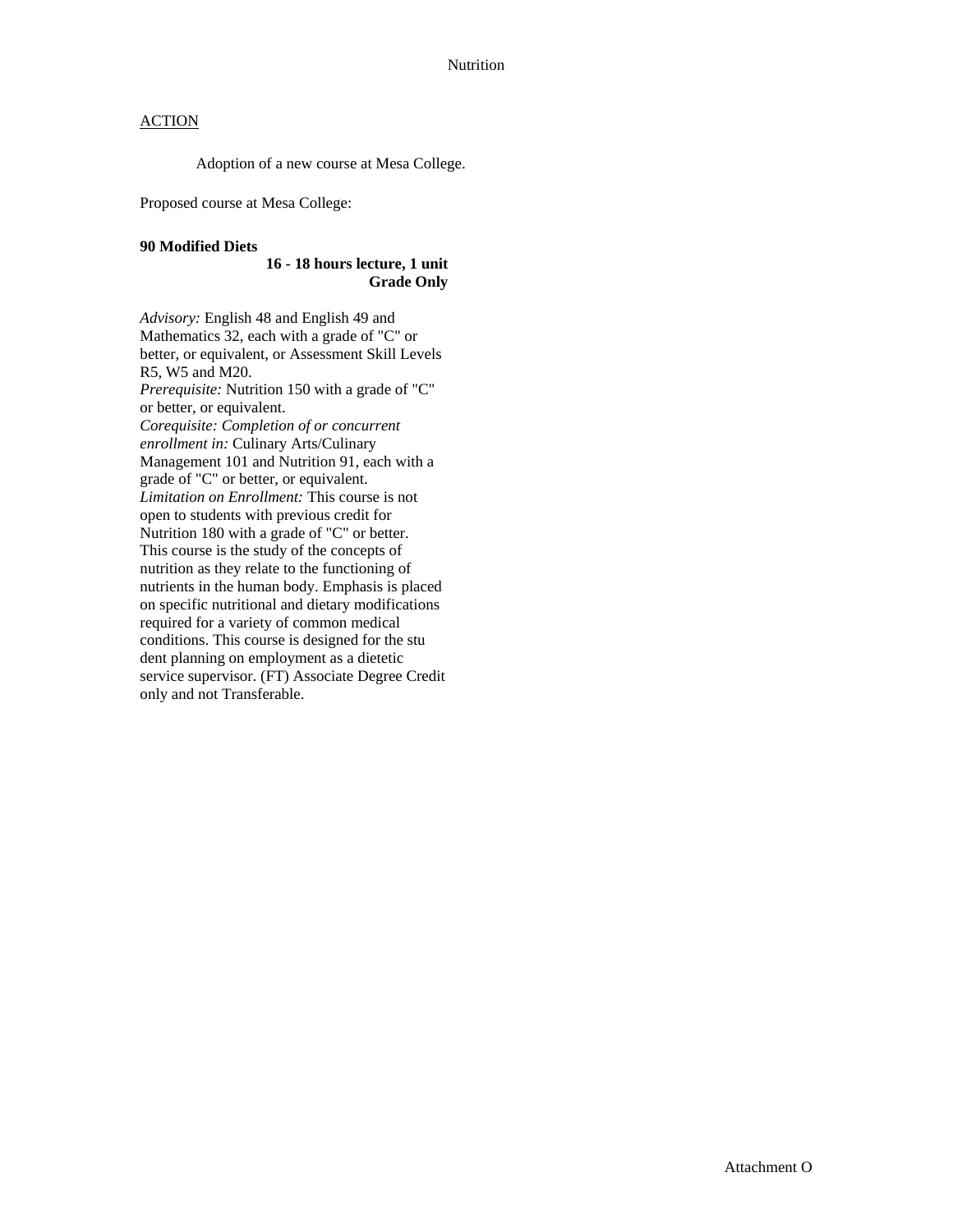Adoption of a new course at City College.

Proposed course at City College:

#### **204 Creative Photographic Techniques 10.72 - 12.06 hours lecture, 15.84 - 17.82 hours lab, 1 unit Letter Grade or Credit/No Credit Option**

*Prerequisite:* Photography 100 or 143, with a grade of "C" or better, or equivalent. *Limitation on Enrollment:* This course is not open to students with previous credit for maximum credit for Photography 265G. This course is for intermediate and advanced photo students and provides a broad base of creative photographic techniques involving digital, traditional, and artistic methods such as canvas printing, image transfers, high contrast / litho imaging, Photoshop filters, large format Polaroid, specialty films, and more. This course may be taken up to four times with each iteration covering a different type of photographic technique. (FT) Associate Degree Credit & transfer to CSU and/or private colleges and universities.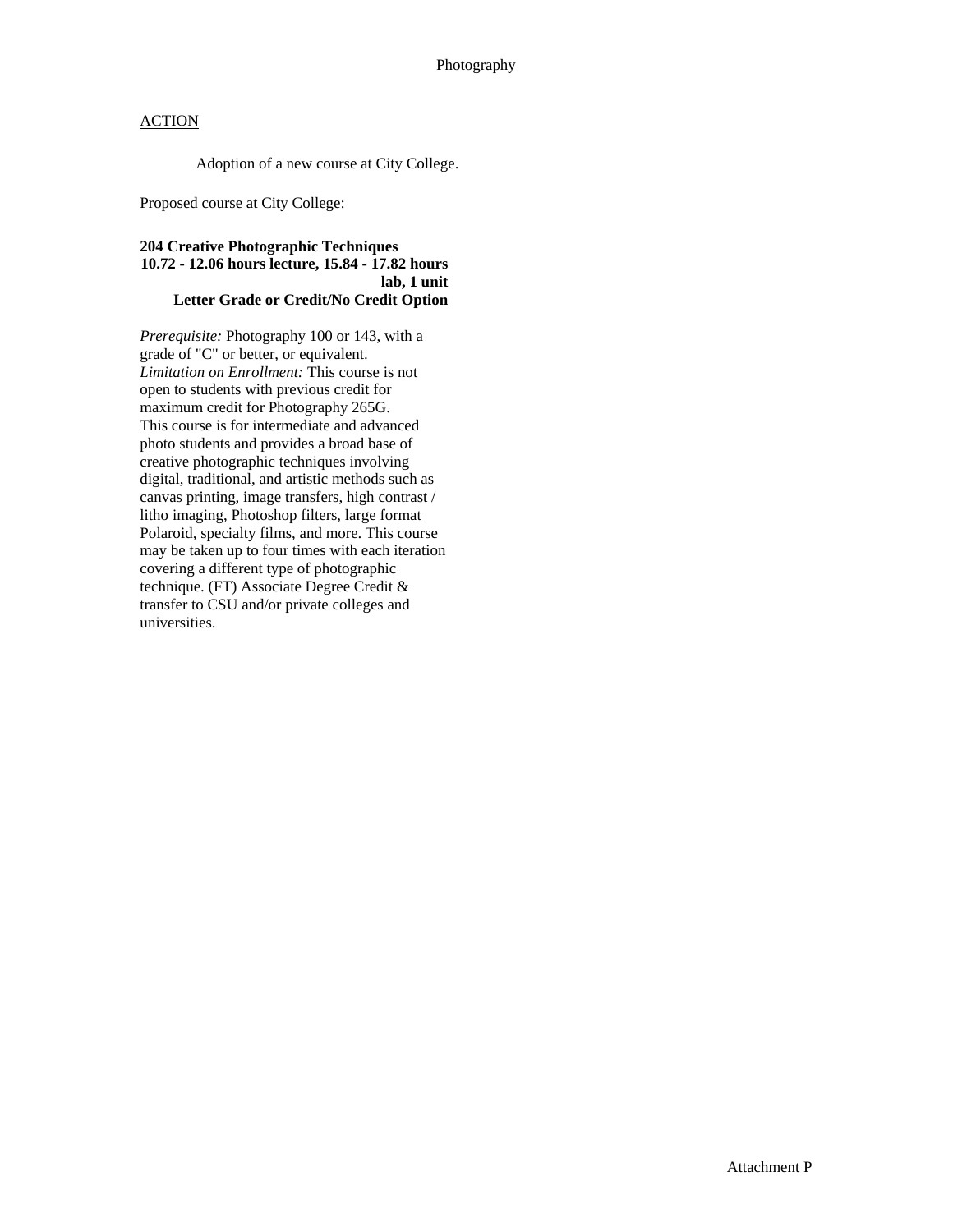Adoption of four course deactivations at Mesa College.

Proposed course deactivations at Mesa College (no longer active at any college):

## **44 Supervised Tutoring in Travel and Tourism**

**No Grade/0 Unit** 

This course is designed to prepare the student to succeed in the corequisite and subsequent subject matter courses. This course may be taken four times with a different corequisite subject matter course. College noncredit course.

### **112 Travel to Western Hemisphere 48 - 54 hours lecture, 3 units Grade Only**

*Advisory:* English 51 and English 56, each with a grade of "C" or better, or equivalent, or Assessment Skill Levels W5 and R5. This course is an in-depth study of the countries, major cities, points of interest, characteristics, and customs of people throughout the Western Hemisphere. (FT) Associate Degree Credit & transfer to CSU and/or private colleges and universities.

#### **270 Work Experience 60 - 300 hours other, 1 - 4 units Grade Only**

*Limitation on Enrollment:* To receive credit a student must complete a minimum of seven units during the semester, including work experience. A program of on-the-job learning experiences for students employed in a job related to their major. May be repeated three times. The combined maximum credit for all work experience courses from all disciplines may not exceed 16 units. Associate Degree Credit & transfer to CSU and/or private colleges and universities.

#### **290 Travel and Tourism Independent Study 48 - 162 hours other, 1 - 3 units Grade Only**

*Limitation on Enrollment:* Must obtain an Add Code from the instructor for enrollment. For students who wish to study special problems or research tourism areas and occupations in the Travel and Tourism field. This course may be taken four times with different content for a maximum of six units. Associate Degree Credit & transfer to CSU and/or private colleges and universities.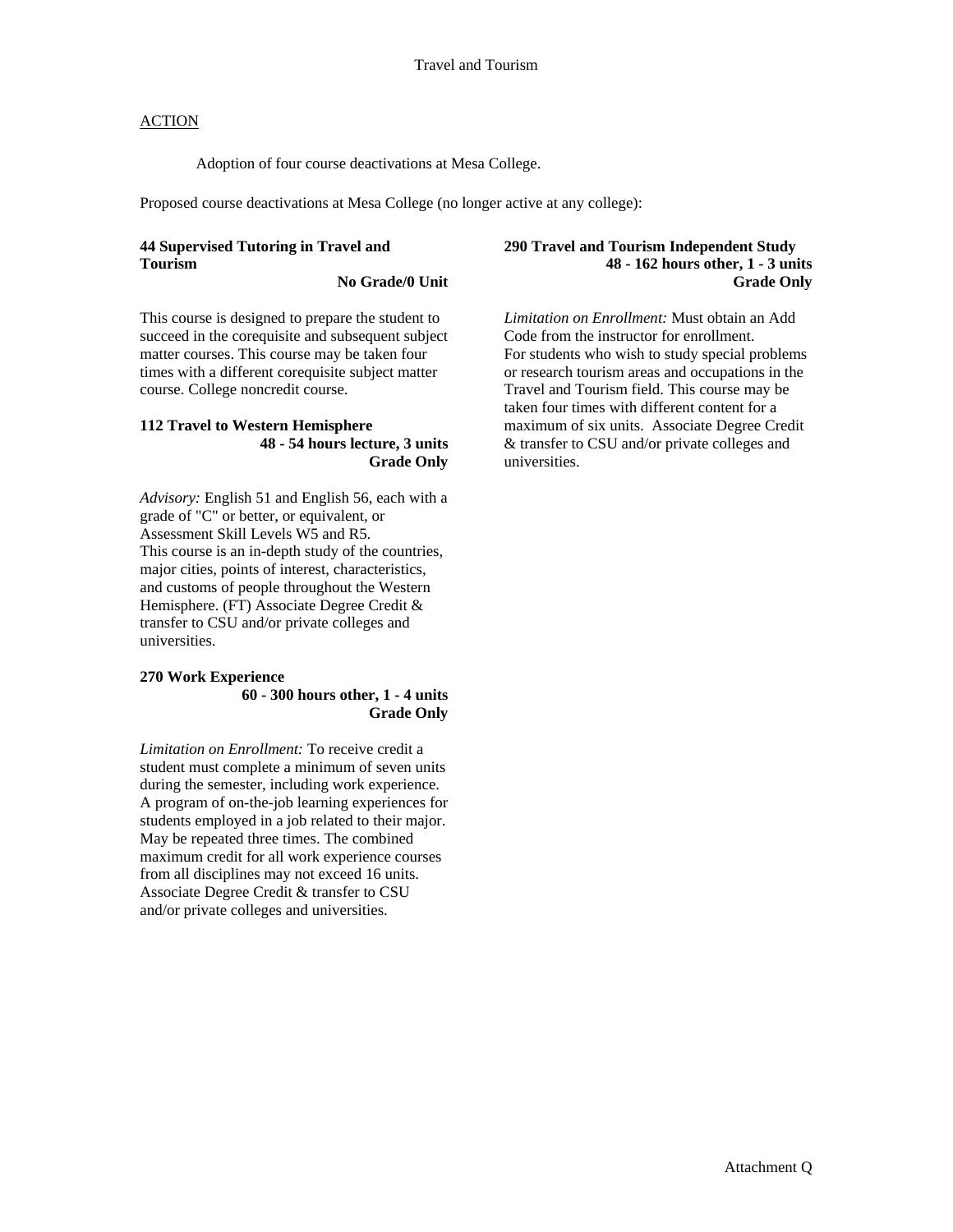Adoption of a program revision at Miramar College.

Proposed program revision at Miramar College:

# **Associate in Arts Degree Art/Visual Studies**

**Courses Required for the Major: Units**  ARTF 110, Art History: Prehistoric to Gothic ..............3 ARTF 111, Art History: Renaissance to Modern..........3 **Select at least 12 units, including at least two ARTF courses or one ARTF course and ARTG course, from the follwing:**  ARTF 100, Art Orientation ARTF 107, Contemporary Art ARTF 109, History of Modern Art ARTF 113, African, Oceanic, and Native American Art ARTF 125, History of Art: Far Eastern Art ARTF 150A, Design I ARTF 150B, Beginning Graphic Design ARTF 151, Three-Dimensional Design ARTF 155A, Freehand Drawing I ARTF 155B, Freehand Drawing II ARTF 165A, Composition in Painting I ARTF 170A, Contemporary Crafts I ARTF 170B, Contemporary Crafts II ARTF 195A, Ceramics I ARTF 198A, Introduction to Printmaking I ARTF 210A, Life Drawing I ARTF 210B, Life Drawing II ARTG 125, Digital Media CHIL 101, Human Growth and Development CHIL 103 , Lifespan Growth and Development ENGL 209, Literary Approaches to Film GEOG 102, Cultural Geography PSYC 101, General Psychology PSYC 230, Psychology of Lifespan Development SOCO 101, Principles of Sociology............................12 **Total Units = 18**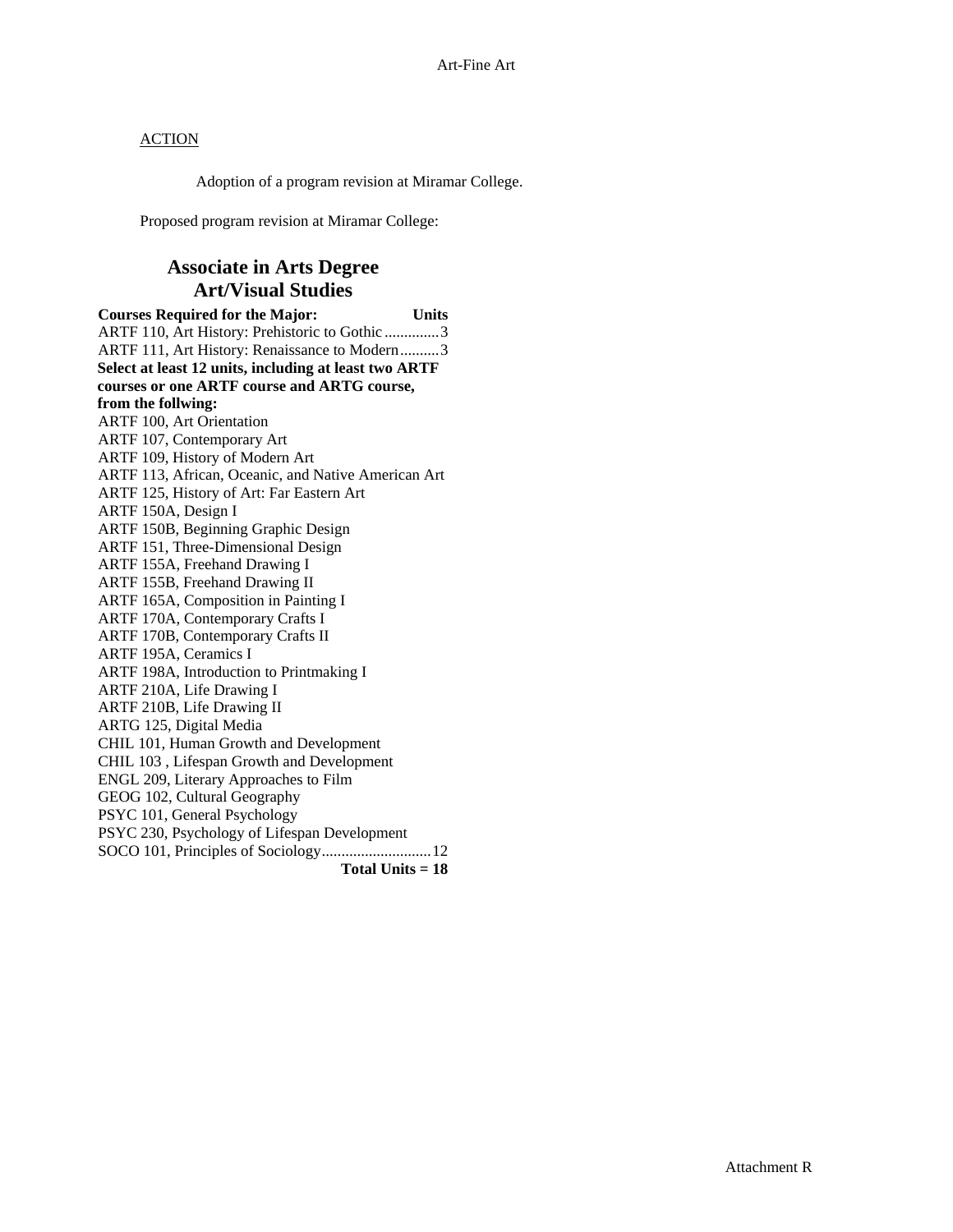Adoption of a revised program at City College.

Proposed program revision City College:

# **Certificate of Achievement Administrative Assistant**

| <b>Courses Required for the Major:</b><br>Units |  |
|-------------------------------------------------|--|
| CBTE 095, Keyboarding/Typing Speed Development  |  |
| or                                              |  |
|                                                 |  |
| CBTE 114, Introduction to Microsoft Windows1    |  |
|                                                 |  |
| CBTE 122, Intermediate Microsoft Word3          |  |
|                                                 |  |
|                                                 |  |
| CBTE 151, Introduction to Microsoft Access1     |  |
|                                                 |  |
|                                                 |  |
|                                                 |  |
| CBTE 210, Computers in Business or              |  |
|                                                 |  |
|                                                 |  |
| BUSE 119, Business Communications 3             |  |
| Total Units $= 27$                              |  |

# **Associate in Science Degree Administrative Assistant**

| <b>Courses Required for the Major:</b>         | Units |
|------------------------------------------------|-------|
| CBTE 095, Keyboarding/Typing Speed             |       |
| Development or                                 |       |
|                                                |       |
| CBTE 114, Introduction to Microsoft Windows  1 |       |
|                                                |       |
|                                                |       |
|                                                |       |
|                                                |       |
|                                                |       |
|                                                |       |
| CBTE 164, Introduction to Microsoft Outlook 1  |       |
|                                                |       |
|                                                |       |
|                                                |       |
| CBTE 210, Computers in Business or             |       |
|                                                |       |
|                                                |       |
|                                                |       |
| Total Units $=$ 30                             |       |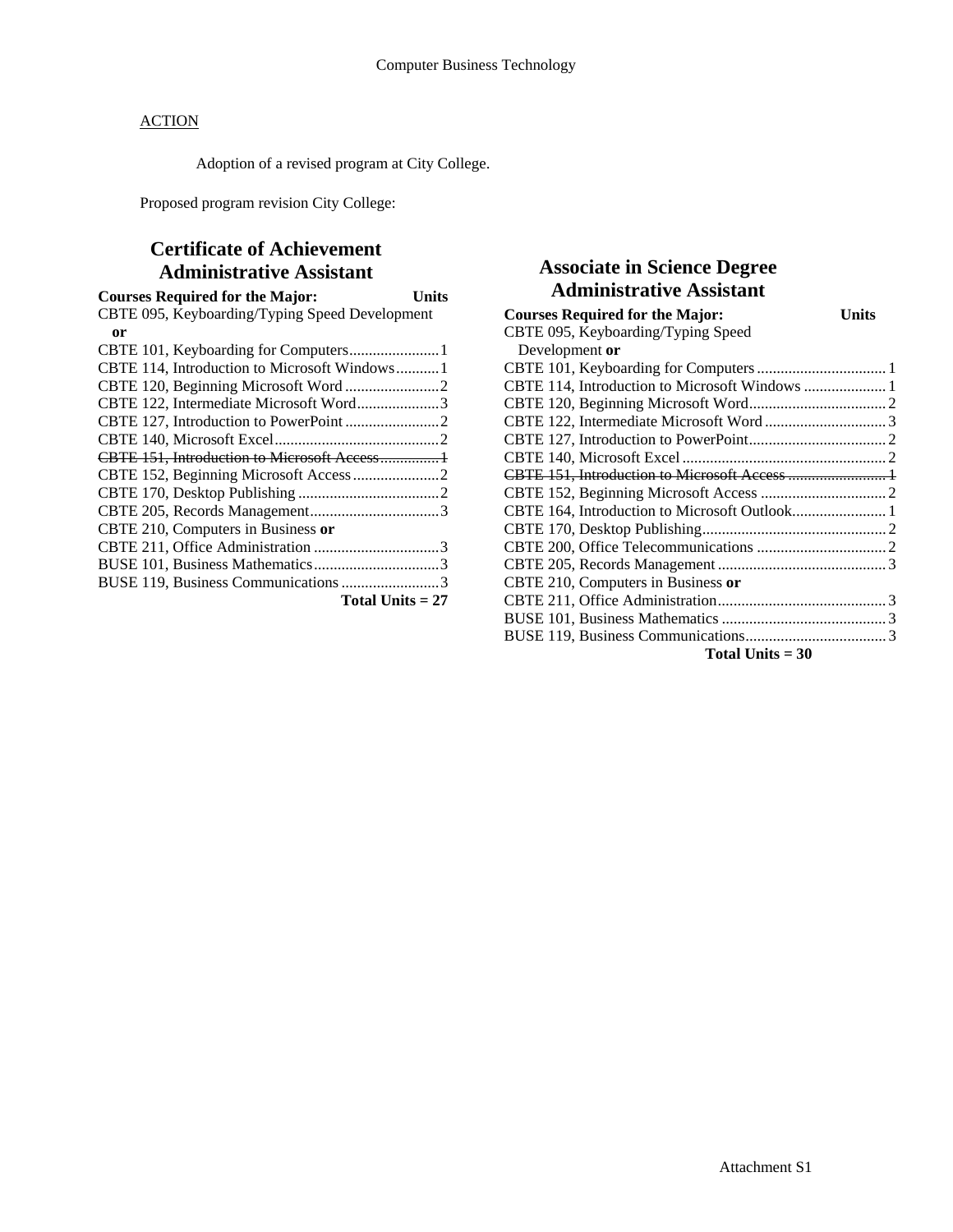# **Certificate of Achievement Legal Administrative Assistant**

| <b>Courses Required for the Major:</b><br>Units  |  |
|--------------------------------------------------|--|
| CBTE 101, Keyboarding for Computers or           |  |
| CBTE 095, Keyboarding/Typing Speed Development.1 |  |
| CBTE 114, Introduction to Microsoft Windows1     |  |
|                                                  |  |
| CBTE 122, Intermediate Microsoft Word3           |  |
|                                                  |  |
|                                                  |  |
| CBTE 164, Introduction to Microsoft Outlook  1   |  |
|                                                  |  |
|                                                  |  |
| CBTE 222, Legal Office Procedures II3            |  |
|                                                  |  |
| LEGL 110, Legal Writing & Communications3        |  |
|                                                  |  |
| BUSE 119, Business Communications 3              |  |
| CBTE 210, Computers in Business or               |  |
|                                                  |  |
| Total Units $= 29$                               |  |

# **Associate in Science Degree Legal Administrative Assistant**

| <b>Courses Required for the Major:</b> |
|----------------------------------------|
| Units                                  |
| CBTE 101, Keyboarding for Computers or |
| CBTE 095, Keyboarding/Typing Speed     |
|                                        |
|                                        |
|                                        |
|                                        |
|                                        |
|                                        |
|                                        |
|                                        |
|                                        |
|                                        |
|                                        |
|                                        |
|                                        |
|                                        |
|                                        |
| CBTE 210, Computers in Business or     |
|                                        |
| Total Units $= 31$                     |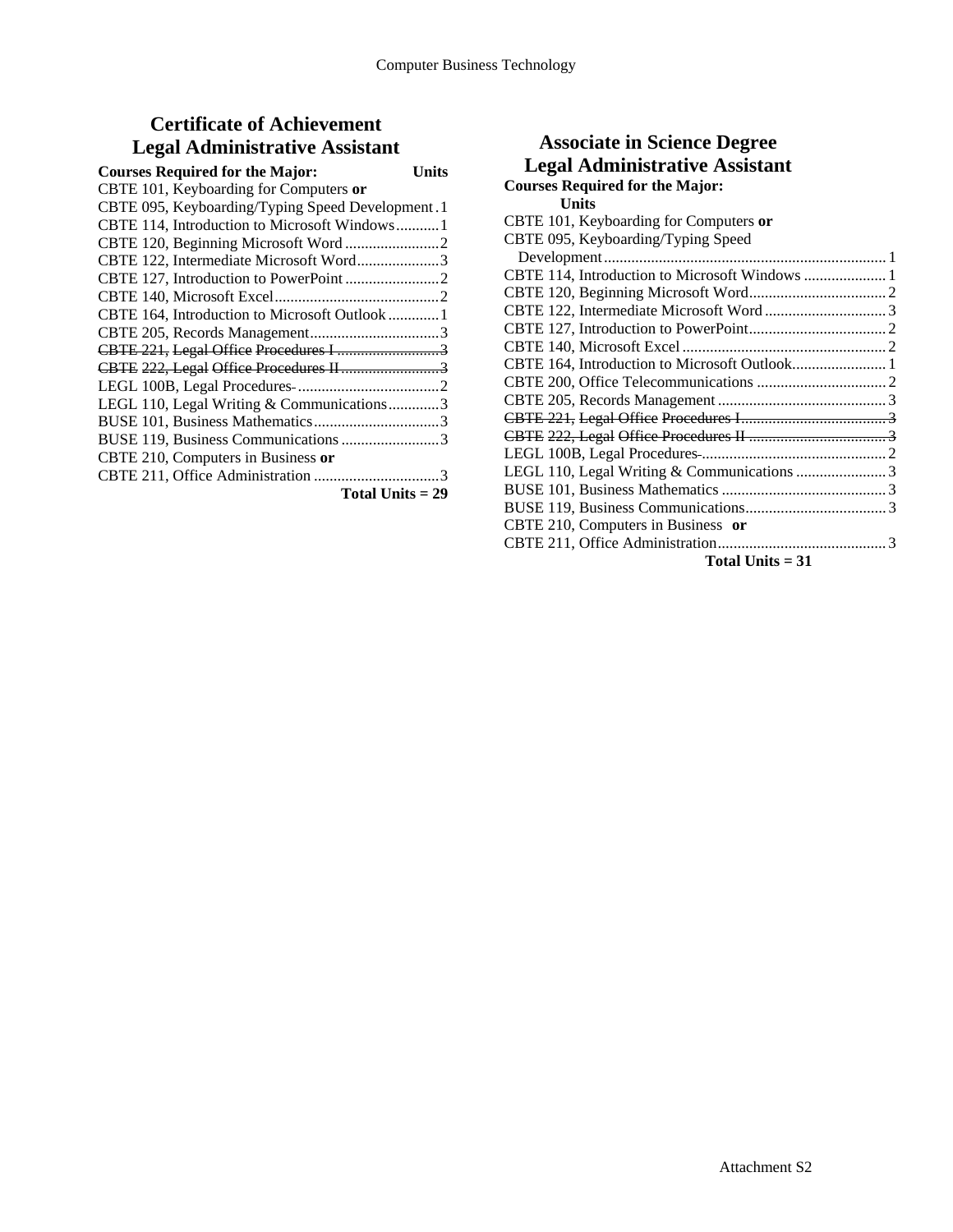# **Certificate of Achievement Records Information Management**

| <b>Courses Required for the Major:</b>              | Units |
|-----------------------------------------------------|-------|
|                                                     |       |
| CBTE 114, Introduction to Microsoft Windows1        |       |
| CBTE 151, Introduction to Microsoft Access1         |       |
|                                                     |       |
|                                                     |       |
|                                                     |       |
| CBTE 206, Electronic Records Management 3           |       |
| CBTE 207, Advanced RIM Applications3                |       |
| LIBS 101, Information Literacy and Research Skills1 |       |
| Total Units $= 19$                                  |       |

# **Associate in Science Degree Records Information Management**

| <b>Courses Required for the Major:</b>               | <b>Units</b> |
|------------------------------------------------------|--------------|
|                                                      |              |
|                                                      |              |
|                                                      |              |
|                                                      |              |
|                                                      |              |
|                                                      |              |
|                                                      |              |
|                                                      |              |
|                                                      |              |
|                                                      |              |
| CBTE 210, Computers in Business or                   |              |
|                                                      |              |
| LIBS 101, Information Literacy and Research Skills 1 |              |
|                                                      |              |

**Total Units = 26**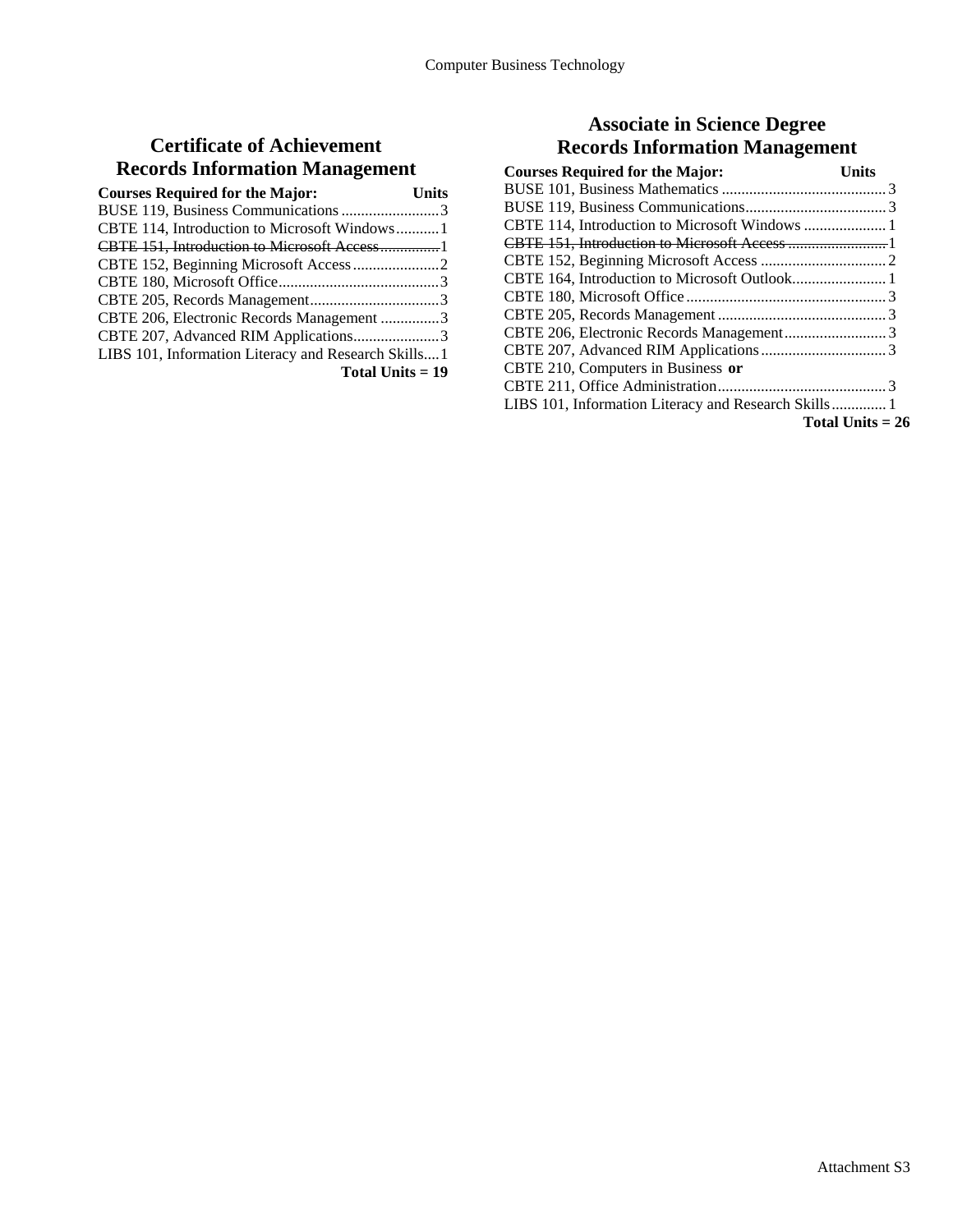Pursuant to Section 78016 of the Education Code, the following is a program review summary: Web Design

| А.        | Labor Market Information <sup>1</sup> : | The annual average number of persons employed in the Web Design program<br>area is 32,600 in San Diego County in the 2006 Employment year.<br>Approximately 15,400 new job openings are projected through 2016. |
|-----------|-----------------------------------------|-----------------------------------------------------------------------------------------------------------------------------------------------------------------------------------------------------------------|
| <b>B.</b> | Duplication <sup>2</sup> :              | Grossmont College, Mira Costa College, Palomar College, Southwestern<br>College.                                                                                                                                |
| C.        | Effectiveness <sup>3</sup> :            | Program Area OR the projected 222 students for the 2010-2011 year in a New<br>Program area.                                                                                                                     |
|           |                                         | Information was obtained from the California's EDD Labor Market Info.                                                                                                                                           |

- 2. Information was obtained from listed college websites.
- 3. Information was estimated from current student enrollment in the following courses, which are in the degree: CBTE 162, 165, MULT 121, 127; duplicate student course enrollments and FTEF allotment were factored into the final estimate of enrollment

ACTION

Adoption of a new program at Mesa College.

Proposed new program at Mesa College:

# **Associate in Arts Degree: Web Design**

| <b>Courses Required for the Major:</b><br>Units   |  |
|---------------------------------------------------|--|
| CBTE 153, Database Development with Access 3      |  |
|                                                   |  |
| CBTE 165, Webpage Creation with Dreamweaver3      |  |
| CBTE 166, Database Driven Website Development in  |  |
|                                                   |  |
| CBTE 168, Cascading Style Sheets (CSS) for Web    |  |
|                                                   |  |
| CBTE 169, Website Customization Using Open Source |  |
|                                                   |  |
| CBTE 173, Introduction to E-Commerce3             |  |
| CBTE 177, Acrobat Portable Document Format File   |  |
|                                                   |  |
|                                                   |  |
| MULT 127, Creating User-Centered Websites3        |  |
| CBTE 191, Capstone in Web Design3                 |  |
| Total Units $=$ 30                                |  |

# **Certificate of Achievement Web Design**

| <b>Courses Required for the Major:</b>          | <b>Units</b>       |
|-------------------------------------------------|--------------------|
|                                                 |                    |
| CBTE 165 Webpage Creation with Dreamweaver 3    |                    |
| CBTE 166 Database Driven Website Development in |                    |
|                                                 |                    |
| CBTE 168 Cascading Style Sheets (CSS) for Web   |                    |
|                                                 |                    |
| CBTE 177 Acrobat Portable Document Format File  |                    |
|                                                 |                    |
|                                                 |                    |
|                                                 |                    |
|                                                 | Total Units $= 18$ |

# **Certificate of Performance Desktop Publishing**

| <b>Courses Required for the Major:</b>                | <b>Units</b>      |
|-------------------------------------------------------|-------------------|
|                                                       |                   |
|                                                       |                   |
| CBTE 176 Advanced Desktop Publishing and              |                   |
|                                                       |                   |
| <b>CBTE 177 Acrobat Portable Document Format File</b> |                   |
|                                                       |                   |
|                                                       | Total Units $= 9$ |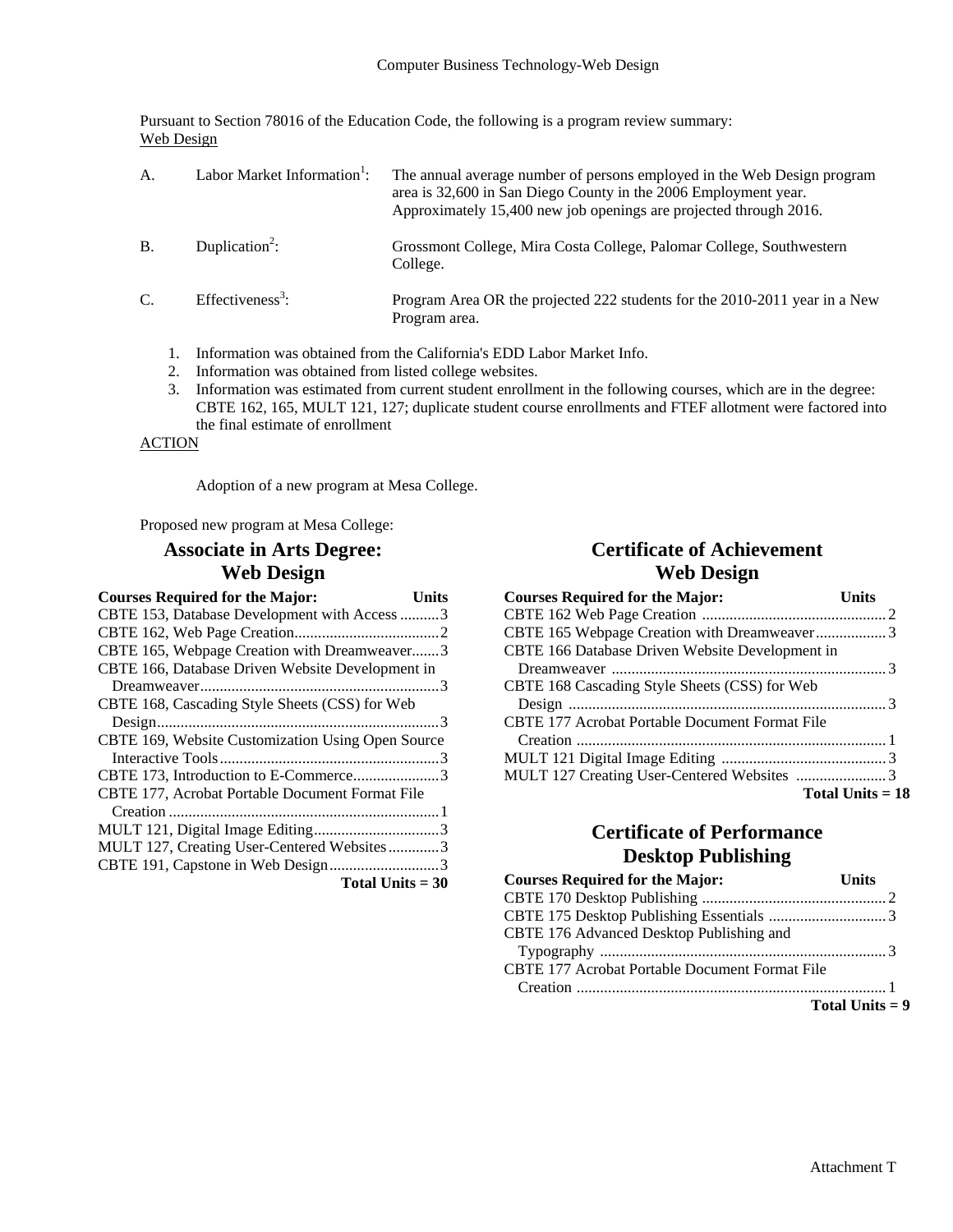Pursuant to Section 78016 of the Education Code, the following is a program review summary: Dietetic Services Supervisor

| Labor Market Information <sup>1</sup> :<br>The annual average number of persons employed in the Dietetic Services<br>А.<br>Supervisor program area is 80 in San Diego County in the 2009<br>Employment year. Approximately 6-10 new job openings are projected<br>through $2011$ . |
|------------------------------------------------------------------------------------------------------------------------------------------------------------------------------------------------------------------------------------------------------------------------------------|
|------------------------------------------------------------------------------------------------------------------------------------------------------------------------------------------------------------------------------------------------------------------------------------|

- $B.$  Duplication<sup>2</sup>: None.  $C.$  Effectiveness<sup>3</sup>: : Program Area OR the projected 15-20 students for the 2010-2011 year in a New Program area.
	- 1. Information was obtained from the California's Department of Public Health.
	- 2. Information was obtained from the San Diego & Imperial County Regional Consortium of Community Colleges.
	- 3. Information was obtained from the Dietetic Services Supervisor Program Director

## ACTION

Adoption of a new program at Mesa College.

Proposed new program at Mesa College:

# **Certificate of Achievement Dietetic Services Supervisor**

| <b>Courses Required for the Major:</b>         | <b>Units</b> |
|------------------------------------------------|--------------|
|                                                |              |
| CACM 101 Sanitation, Safety and Equipment 3    |              |
| CACM 115 Principles of Commercial Cooking 1    |              |
| HOSP 115 Strategic Leadership in Hospitality 3 |              |
|                                                |              |
| NUTR 091 Dietetic Supervisor Practicum 2       |              |
| Total Units $= 13$                             |              |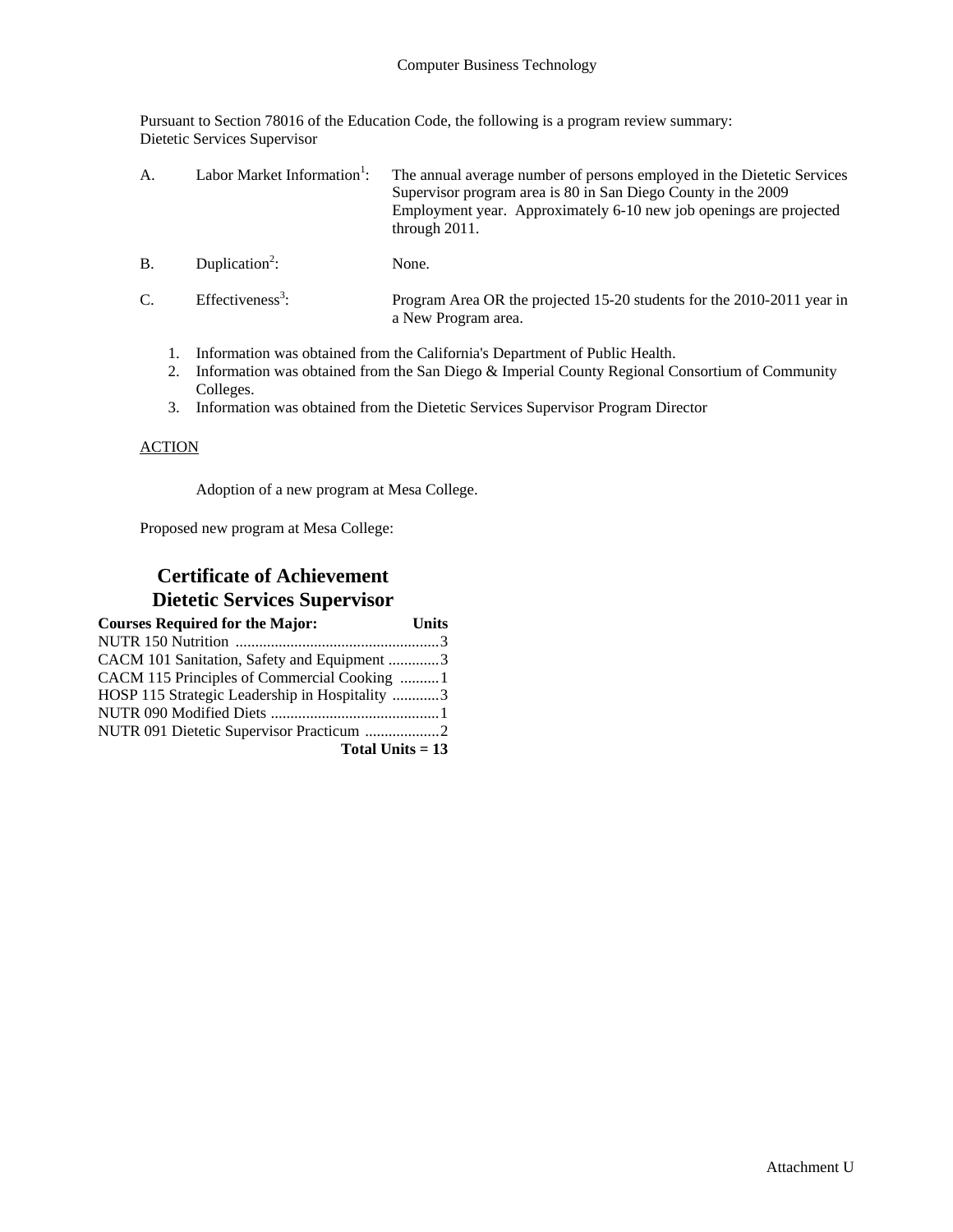Adoption of a program revision at Mesa College.

Proposed program revision at Mesa College

# **Associate in Science Degree Culinary Arts/Culinary Management in Hospitality**

| <b>Courses Required for the Major:</b><br><b>Units</b>   |
|----------------------------------------------------------|
| HOSP 101 Introduction to Hospitality & Tourism 3         |
| HOSP 115 Hospitality Operations & Management3            |
| HOSP 150 Hospitality Human Resources 3                   |
| CACM 101 Sanitation, Safety and Equipment 3              |
| CACM 105 Fundamentals of Food Production                 |
|                                                          |
| CACM 110 Fundamentals of Cooking & Service 4             |
| CACM 120 Menu Analysis & Event Catering 3                |
| CACM 130 Quantity Food Preparation-Theory 3              |
| CACM 131 Quantity Food Preparation Laboratory  4         |
| CACM 140 Food and Beverage Purchasing and                |
|                                                          |
|                                                          |
| CACM 201 Gourmet Food Preparation Laboratory 3           |
| CACM 205 Garde Manger Cold Food Production 3             |
| CACM 210 Basic Baking and Pastry 3                       |
|                                                          |
|                                                          |
|                                                          |
|                                                          |
| Select one course from the following:                    |
| CACM 211 Advanced Baking and Pastry or                   |
|                                                          |
| Electives for the major: take a minimum of 4 units       |
| from the following courses:                              |
| <b>CACM 211 Advanced Baking and Pastry or</b>            |
| <b>CACM 291A Culinary Practicum Small Events or</b>      |
| <b>CACM 291B Culinary Practicum for Formal Events or</b> |
| <b>CACM 291C Culinary Practicum for Informal</b>         |
|                                                          |
| Total Units = 48                                         |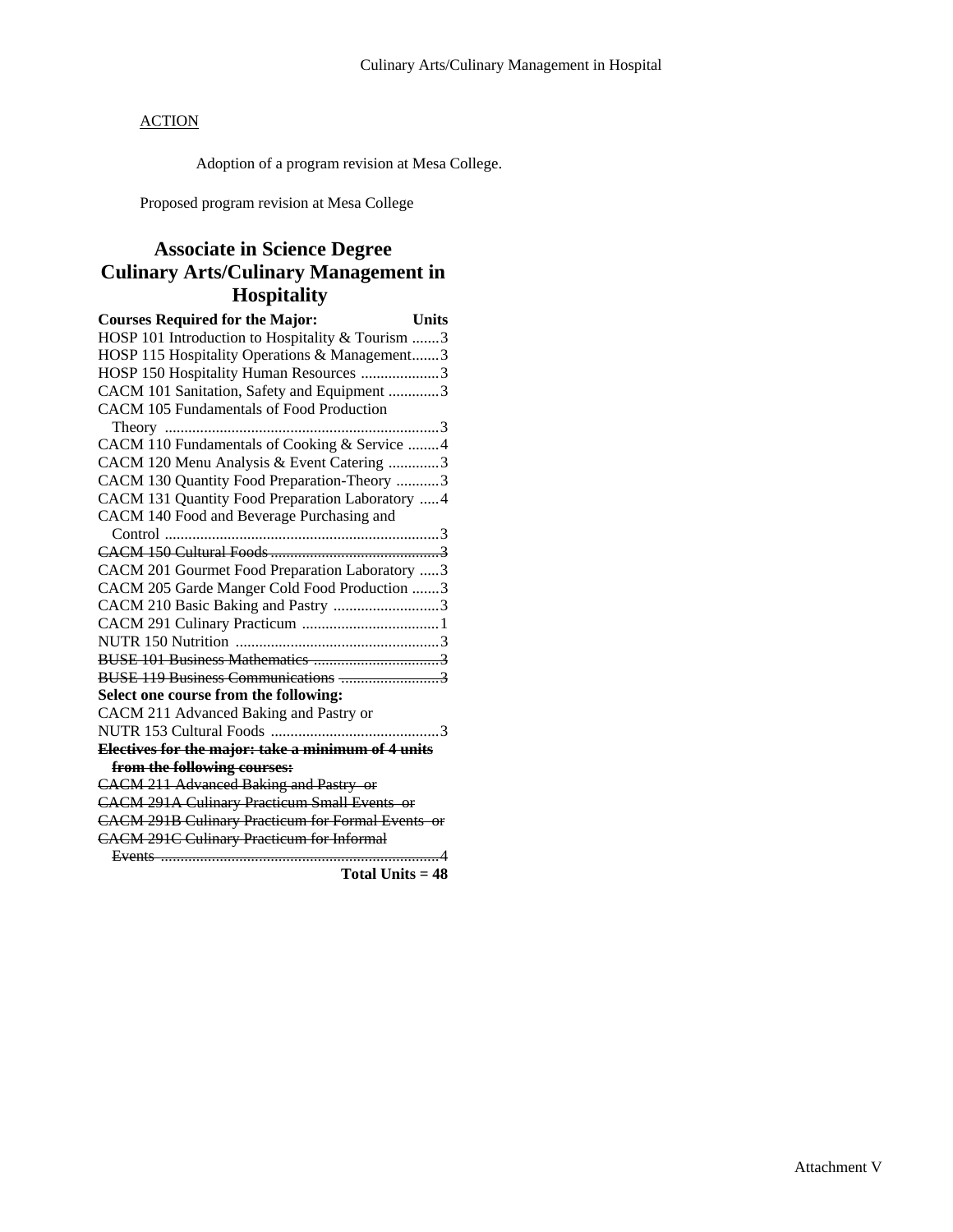Adoption of a program revision at Miramar College.

Proposed program revision at Miramar College

# **Associate in Arts Degree Humanities Studies**

**Courses Required for the Major: Units**  PHIL 205, Critical Thinking and Writing in Philosophy **or** PHIL 100, Logic and Critical Thinking ........................3 **Select at least 15 units from the following: Units**  ANTH 103, Introduction to Cultural Anthropology ARTF 113, African, Oceanic, and Native American Art ARTF 125, History of Art: Far Eastern Art BLAS 140A, History of the U.S., Black Perspectives BLAS 140B, History Of The U.S., Black Perspectives ENGL 208, Introduction to Literature ENGL 210, American Literature I ENGL 211, American Literature II ENGL 220, Masterpieces of World Literature I: 1500 BCE - 1600 CE ENGL 221, Masterpieces of World Literature II: 1600 - Present HIST 100, World History I HIST 101, World History II HIST 105, Introduction to Western Civilization I HIST 109, History of the United States I HIST 110, History of the United States II HIST 141, Women in United States History I HIST 142, Women in United States History II HUMA 101, Introduction to the Humanities I HUMA 102, Introduction to the Humanities II HUMA 201, Mythology MUSI 100, Introduction to Music MUSI 109, World Music PHIL 100, Logic and Critical Thinking PHIL 101, Symbolic Logic PHIL 102A, Introduction To Philosophy: Reality and Knowledge PHIL 102B, Introduction To Philosophy: Values PHIL 205, Critical Thinking and Writing in Philosophy POLI 102, The American Political System .................12

**Total Units = 18**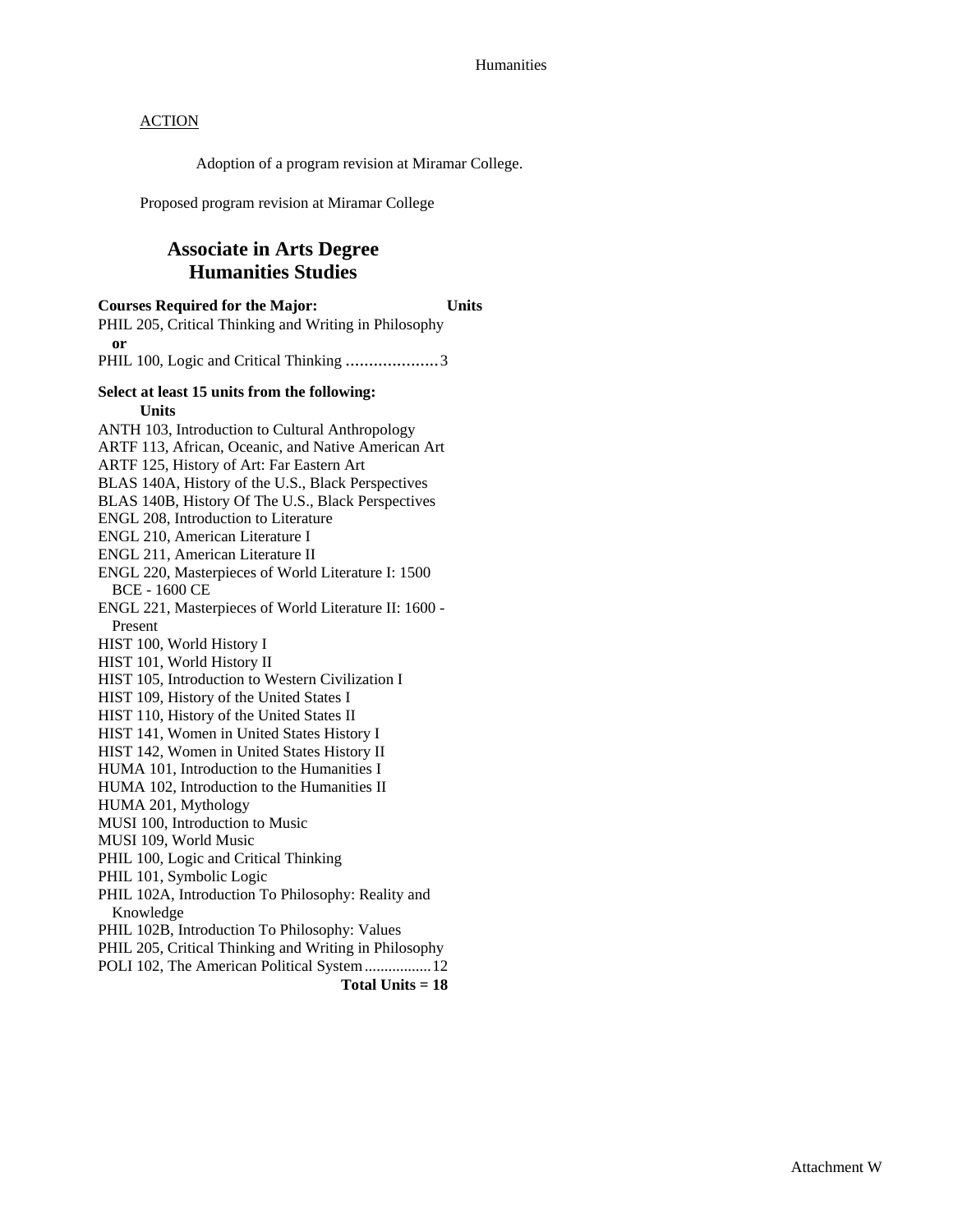Adoption of a program revision at Miramar College.

Proposed program revision at Miramar College

# **Associate in Science Degree Military Leadership**

| <b>Courses Required for the Major:</b>             | ∐nits |
|----------------------------------------------------|-------|
| MILS 101, Introduction to Military Science 2       |       |
| MILS 110, Leadership Theory and Practice3          |       |
| MILS 120, Military Justice, Ethics, and the Law of |       |
| Armed                                              |       |
|                                                    |       |
| ENGL 101, Reading and Composition or               |       |
|                                                    |       |
| POLI 102, The American Political System 3          |       |
| Select three units from the following:             |       |

| Total Units $= 19$                               |
|--------------------------------------------------|
|                                                  |
| SUPR 115, Management and Organization for        |
| SUPR 101, Introduction to Supervision            |
| MILS 270, Work Experience in Military Leadership |
| BUSE 201, Business Organization and Management   |
| AVIA 228, Group Dynamics II                      |
| AVIA 12, Group Dynamics for High Risk Tems       |
| AVIA 125, Aviation and Airport Management        |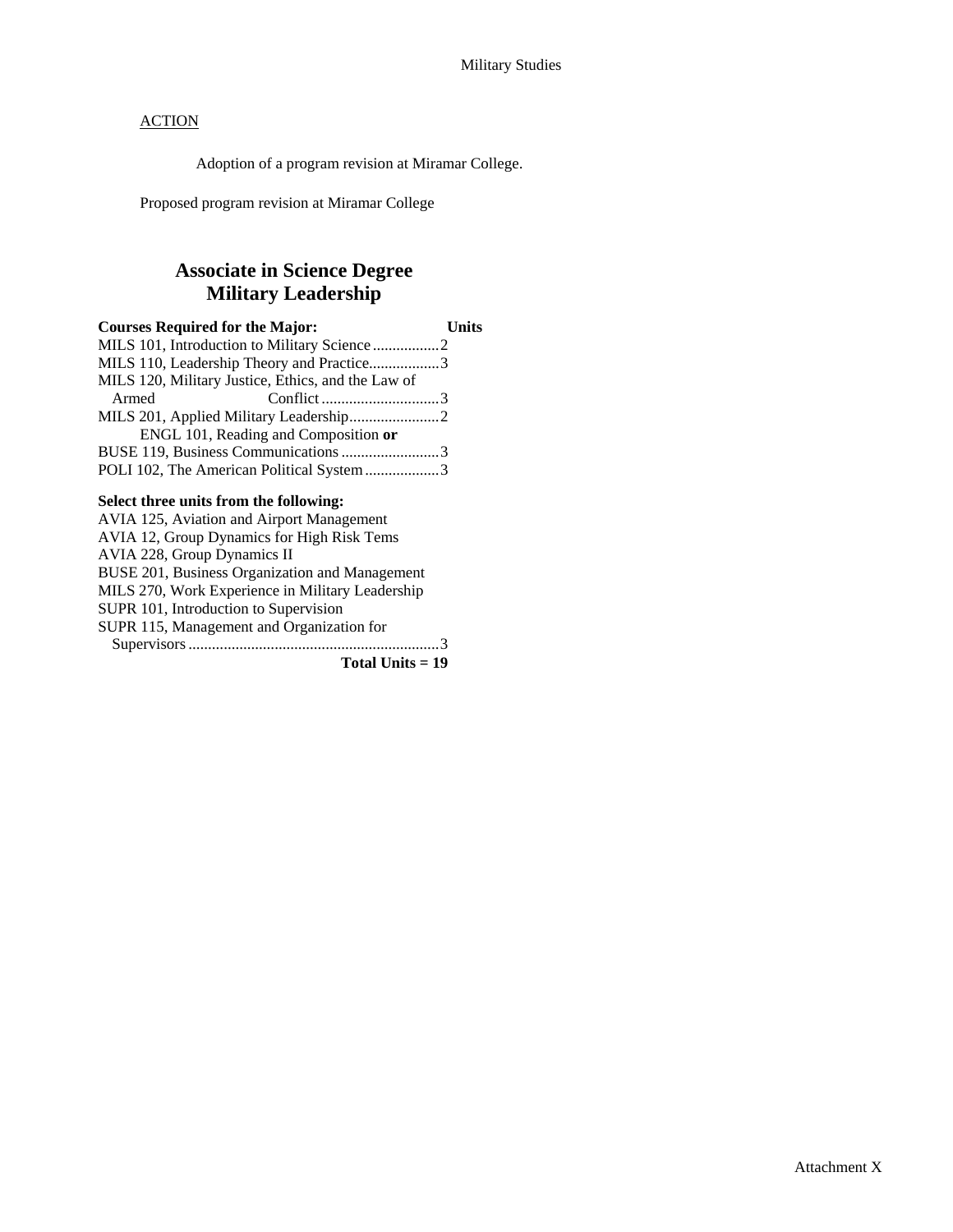Adoption of a program deactivation at Mesa College.

Proposed program deactivation at Mesa College

# **Associate in Arts Degree Selected Studies**

**Award Description:** ASSOCIATE IN ARTS DEGREE REQUIREMENTS: An approved program of eighteen or more units that is judged by the student and the college to be relevant in achieving his/her educational, vocational, and personal goals. The design of the major should reflect in its structure a core of concentration that meets special individualized needs not satisfied by other curriculums found in the catalog. In accomplishing this, courses may be selected from any of the offerings in the catalog for which prerequisites have been met. RECOMMENDED ELECTIVES: Electives are particularly important in this program. They may be used by the student to strengthen the major, explore new fields of interest, and satisfy graduation requirements at a four-year institution. The student who plans carefully may fulfill the requirements for the A.A. Degree and also complete most lower division requirements at the four-year institution of his/her choice in the major area and in general education. See generalized guide for transfer students located in the catalog.

#### **Award Notes:**

Only one course from the pattern for the major may be used to satisfy SDCCD general education requirements. Students selecting this program must consult with a member of the Counseling Department for assistance in developing and filing a suitable educational plan. For graduation requirements, see the Academic Requirements section of catalog. The associate degree requires a minimum of 60 units. **Program Description:**

Designed for students who are interested in a personalized program of studies that will help them attain their educational, career, and personal goals.